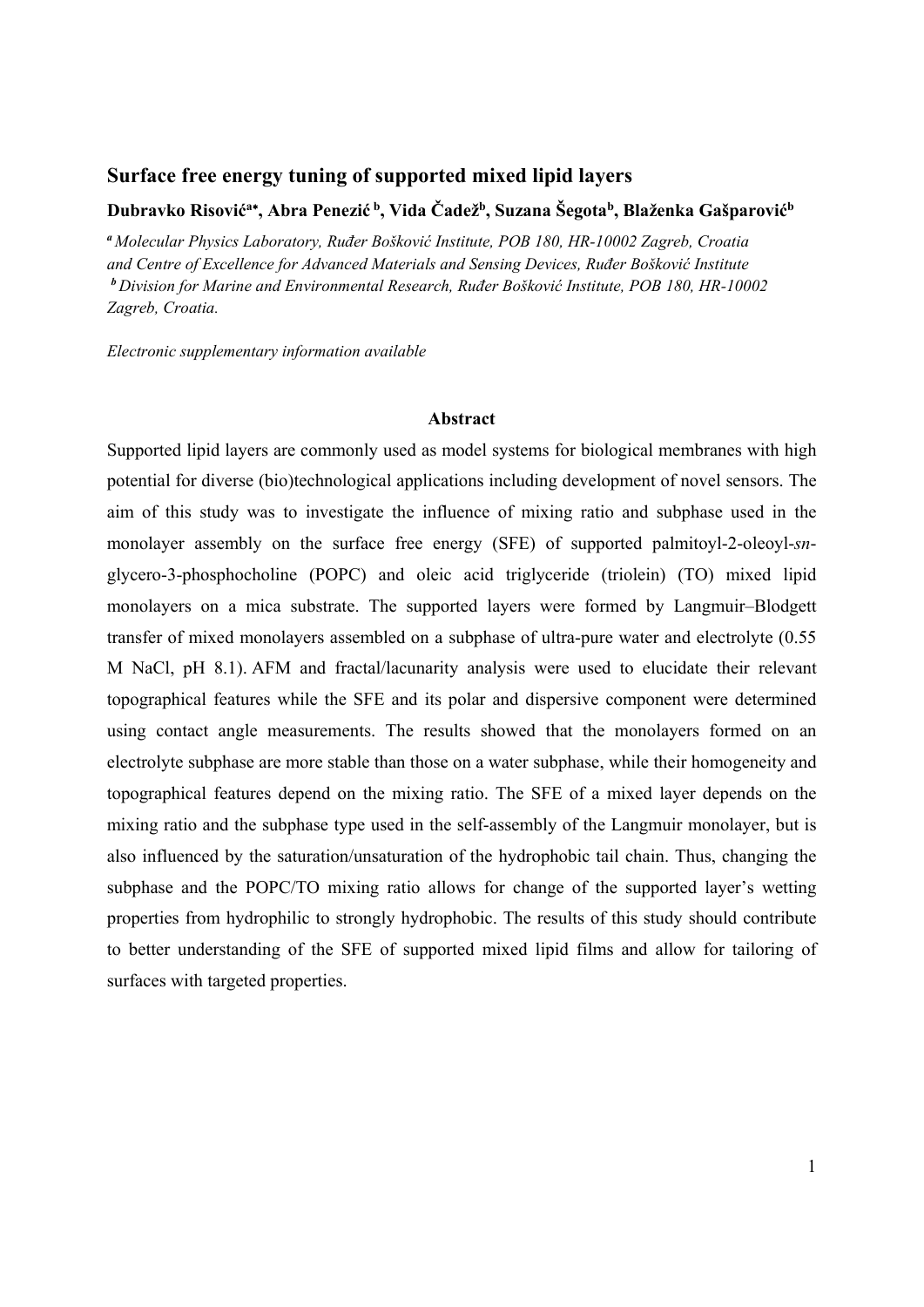### 1. **Introduction**

Supported lipid layers formed by the transfer of a Langmuir monolayers from a liquid subphase onto a solid surface are commonly used as model systems for biological membranes. Such systems are increasingly attracting attention and recently have been the subject of intense studies due to their potential (bio)technological applications.**1-5** In particular, the supported lipid monoand bilayers are often used as sensing element hosts in development of various novel sensors.**6-10** The energetic and wetting properties of lipid films deposited on a solid support can be characterized by the determination of the surface free energy (SFE). The SFE significantly influences the physicochemical processes occurring at the interface, and its magnitude arises from the kind and strength of the involved intermolecular interactions. In particular, it influences interfacial adhesion processes, film functionalization and also the diffusive transport in microfluidic sensors.**11-14** Hence, the performance of a sensor relying on functionalized or membrane based lipid films depends on film's SFE. On the other hand, aside from the lipid type, the SFE of a supported mixed lipid layer is influenced by several other parameters, of which the mixing ratio, type of a subphase used in the self-assembly of a Langmuir layer and wetting properties (hydrophobicity/hydrophilicity) of the supporting substrate play a significant role. Understanding the influence of these parameters on SFE could provide the means allowing for tuning of surface free energy of a supported layer in a systematic manner.**<sup>13</sup>** This, in turn, should contribute to the ability of designing supported layers with novel or desired properties. Although recently considerable efforts were put into investigation of SFE of mixed lipid layers, **11, 15-17** insofar as we know there was no investigation into the influence of the subphase used in the assembly of Langmuir layer on the SFE of the transferred mixed lipid layer.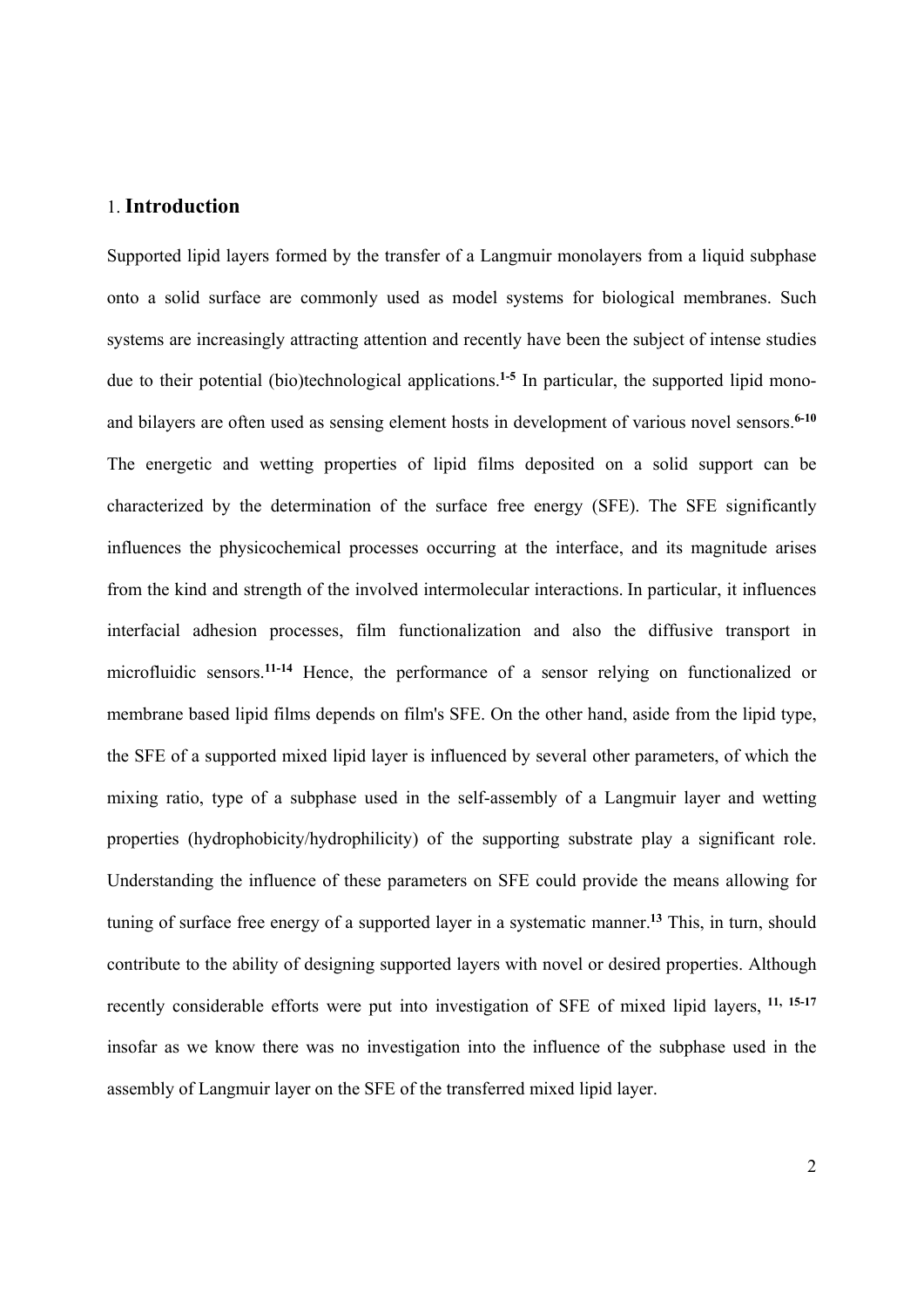In this context, our aim was to investigate the influence of mixing ratio on SFE of supported mixed lipid films, assembled on different liquid subphases and subsequently transferred to a hydrophilic substrate. To that purpose we have used pure and mixed monolayers assembled from a major membrane forming phospholipid 1-palmitoyl-2-oleoyl-*sn*-glycero-3-phosphocholine (POPC) and oleic acid triglyceride – triolein (TO) in different mixing ratios. The layers were assembled on water and on NaCl-electrolyte subphase and subsequently transferred to a mica support as a representative hydrophilic substrate. These particular selections were motivated by potential usefulness of such systems in sensor development. Recent investigations revealed that supported mixed POPC-TO lipid layers provide advantageous sensor platform due to its sensitive and selective respons to polycyclic hydrocarbons in water solution.**7, 9**

Characterization of mixed phospholipid monolayers and the involved interactions at the liquid subphase/air interface was accomplished through analysis of the surface pressure-area per molecule  $(\pi - A)$  isotherms. The isotherms provided information on the mean molecular area occupied by one molecule in the monolayer, the film compression modulus, miscibility and the excess Gibbs energy of mixing. The AFM and fractal/lacunarity analysis were used to elucidate relevant topographical features of the transferred monolayers of analogous composition, on a mica substrate. Corresponding wettability characteristics were investigated by measurements of the contact angles of standard liquids. This allowed calculation of film surface free energy according to the theoretical approach developed by Owen-Wendt-Rabel-Kaelble (OWRK).**18-20** In this way it was possible to correlate the properties and composition of a monolayer at the air/subphase interface with SFE of the solid-supported monolayer.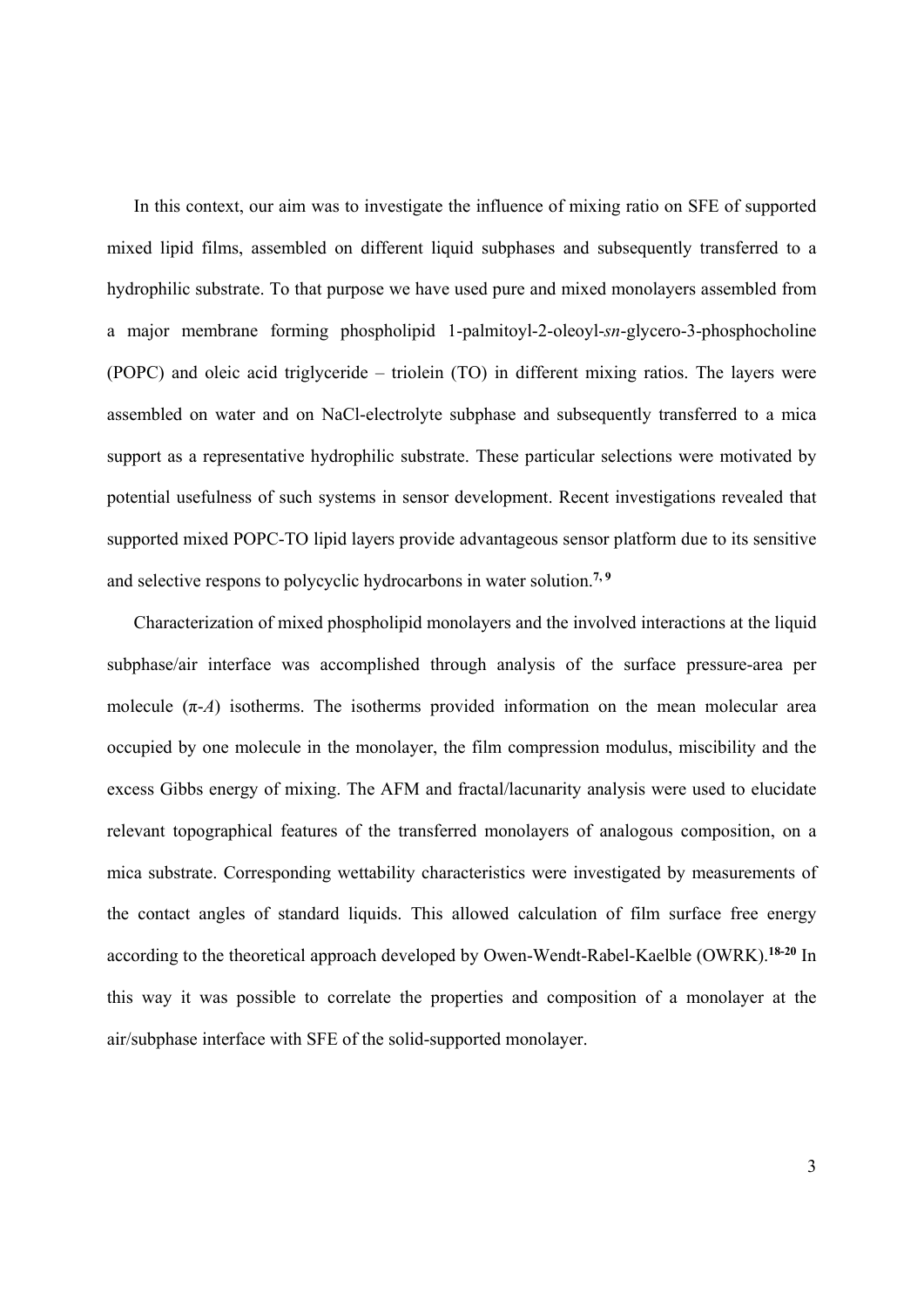#### **2. Experimental and theoretical methods and materials**

**2.1. Materials***.* Phospholipid 1-palmitoyl-2-oleoyl-*sn*-glycero-3-phosphocholine (POPC - 99%) and oleic acid triglyceride - triolein (TO) were purchased from (Sigma–Aldrich) and used without further purification. Ultra-pure water from the Milli-O Plus system (resistivity 18.2) MΩcm) (Direct – Q, Millipore system, Billerica, Massachusetts) was used both as a subphase for the Langmuir monolayers and as a probe liquid in the contact angle measurements. The electrolyte used as a second subphase was  $0.55$  mol L<sup>-1</sup> NaCl, buffered to pH 8.1 with NaHCO<sub>3</sub> (Sigma–Aldrich), thus mimicking seawater. The electrolyte was prepared with ultra-pure water and NaCl calcined at 450 °C for 4 hours and purified with activated charcoal in order to remove residual traces of organic matter. Chloroform (HPLC grade from Sigma-Aldrich) used for lipid dissolution was employed as received. Probe liquids used in contact angle measurements (beside ultra-pure water) were formamide  $(98\%)$ , diiodomethane  $(99\%)$ , and ethylene glycol  $(0\% \text{ H}_2\text{O})$ , all by Sigma-Aldrich and used without further purification. Freshly cleaved mica plates grades V-5 (40 mm  $\times$  10 mm  $\times$  0.3 mm) from SPI Supplies (USA) were used as a solid support.

**2.2. Monolayer preparation and determination of**  $\pi$ **−***A* **isotherms. The spreading** solutions were prepared by dissolving pure lipid or a lipid mixture with selected molar fractions in chloroform with concentration of 1 mg  $mL^{-1}$ . An aliquot of a solution was spread onto the surface of ultra-pure water or electrolyte using a microsyringe (Hamilton, USA). After the spreading and before the initiation of the compression the solution was left for 10 min allowing for the solvent to evaporate. The compression was initiated with a barrier speed of 50  $\text{cm}^2$  min<sup>-1</sup>. Surface pressure-area (*π*-*A*) measurements were carried out using a NIMA Langmuir Blodgett Deposition Trough model 1212D1 (Nima Technology Ltd, Coventry, UK) placed on an anti-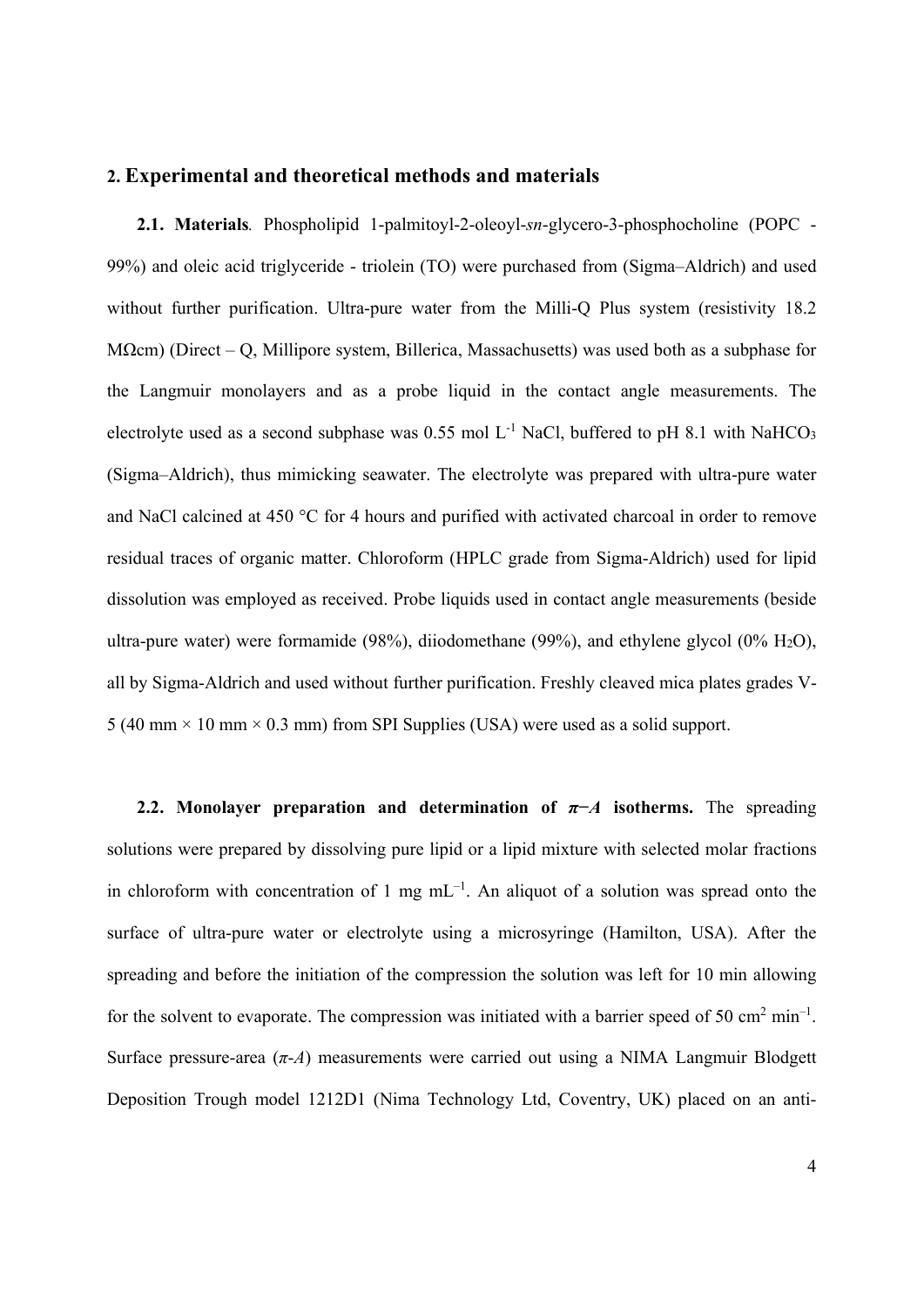vibration table. Surface pressure was measured at room temperature  $(21 \pm 2^{\circ}C)$  with the accuracy of  $\pm$  0.1 mN m<sup>-1</sup> using a Wilhelmy plate as the pressure sensor. Each measurement was repeated at least three times to ensure reliability and validity of results.

**2.3 Thermodynamic analysis.** The thermodynamic characteristics of the mixed monolayer systems were examined in more detail through the following analysis. For a binary system, the Gibbs free energy of mixing,  $\Delta G$ <sub>mix</sub>, can be expressed as

$$
\Delta G_{\text{mix}} = \Delta G_{\text{id}} + \Delta G_{\text{ex}},\tag{1}
$$

where  $\Delta G_{id}$  is the ideal free energy of mixing, and  $\Delta G_{ex}$  is the excess Gibbs energy of mixing. *G*id is expressed as

$$
\Delta G_{\rm id} = -T \Delta S_{\rm id}
$$

where  $\Delta S_{id}$  is the entropy of mixing.  $\Delta G_{id}$  can be evaluated from:

$$
\Delta G_{\rm id} \left( \text{J/mol} \right) = RT \left( X_1 \ln X_1 + X_2 \ln X_2 \right) \tag{2}
$$

where,  $R$  is the gas constant,  $T$  is the absolute temperature,  $X$  is the molar fraction.

The excess energy of mixing  $\Delta G_{\text{ex}}$  represents the deviation of free energy of a mixed system from that of an ideal mixed one. Based on the definition,  $\Delta G_{\text{ex}}$  is the contribution of mutual interactions between molecules on the free energy of mixing. The  $\Delta G_{\text{ex}}$  at a specific surface pressure  $\pi$  can be calculated from the  $\pi$ –*A* isotherm data through the following equation: <sup>21</sup>

$$
\Delta G_{\text{ex}} = N_A \int_0^{\pi} [A_{1,2}(\pi) - (X_1 A_1(\pi) + X_2 A_2(\pi))] d\pi
$$
 (3)

where  $A_{1,2}(\pi)$  is the mean molecular area in the mixed monolayer at a given surface pressure  $\pi$ , *A*1 and *A*2 are the respective molecular areas in the single-component monolayer of components 1 and 2 at the same surface pressure, *X*1 and *X*2 are the respective molar fractions of the components in the mixed monolayer and *NA* is the Avogadro number. Aside from the assessment of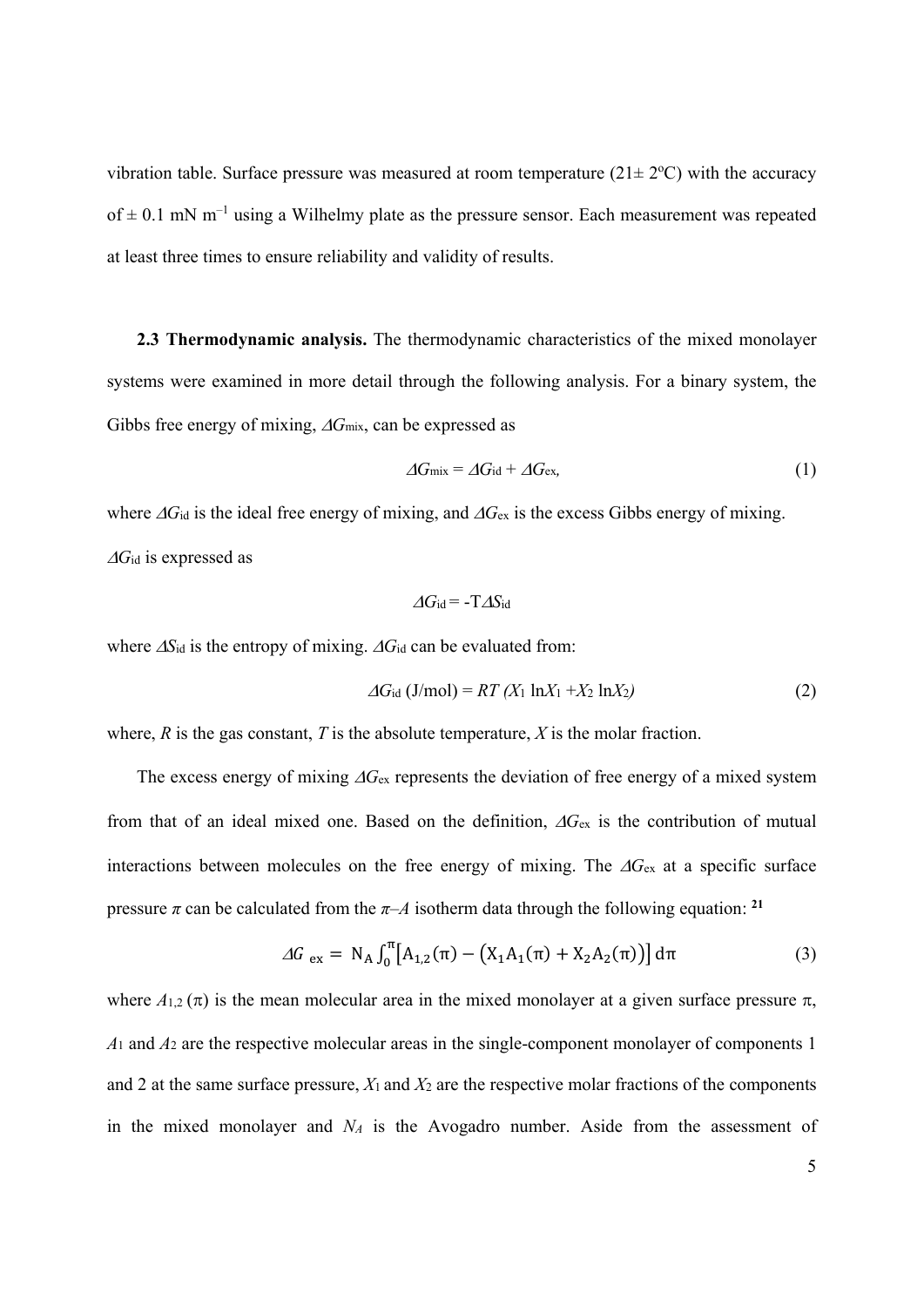thermodynamic stability of mixed monolayers the excess Gibbs energy of mixing allows quantitative interpretation of intermolecular interactions and determination of the interaction parameter α at different surface pressures as well as the interaction energy  $Δh$ .<sup>22, 23</sup>

**2.4 Transfer of a monolayer onto solid substrate.** The investigated monolayers were transferred onto the hydrophilic mica plates using Langmuir-Blodgett technology, a wellestablished method for preparation of supported mono- and bilayers.**<sup>24</sup>** The deposition of monolayers on a mica substrate was conducted by drawing a mica plate vertically from the subphase in the Langmuir−Blodgett trough at the rate of 2 mm/min through the monolayer spread at the air–water or air–electrolyte interface. For a selected lipids' mixing ratio the transfer was made at a pressure slightly below the corresponding envelope pressure,  $\pi_e$  (for the explanation see 4.1). The surface pressure of the lipid monolayer, the rate of deposition, and the temperature were kept constant. The average transfer ratio was  $0.92 \pm 0.1$ . After the transfer the supported lipid layers were put into an exicator for about 20 h at room temperature to dry out. Assuming that the molecular organization within the monolayers at the air/subphase interface does not change when deposited onto the solid support,**<sup>25</sup>** the samples were further used for the determination of the surface free energy of transferred layers.

**2.5 Estimation of surface free energy.** The assessment of the surface free energy, i.e. surface tension of a solid, can, in principle, be achieved considering its wetting properties i.e. by use of the value of the equilibrium contact angle of a liquid drop placed on the surface. In the case of wetting systems relationship between the interfacial tensions at a point on three-phase (air-liquid-solid) contact line is given by the Young equation: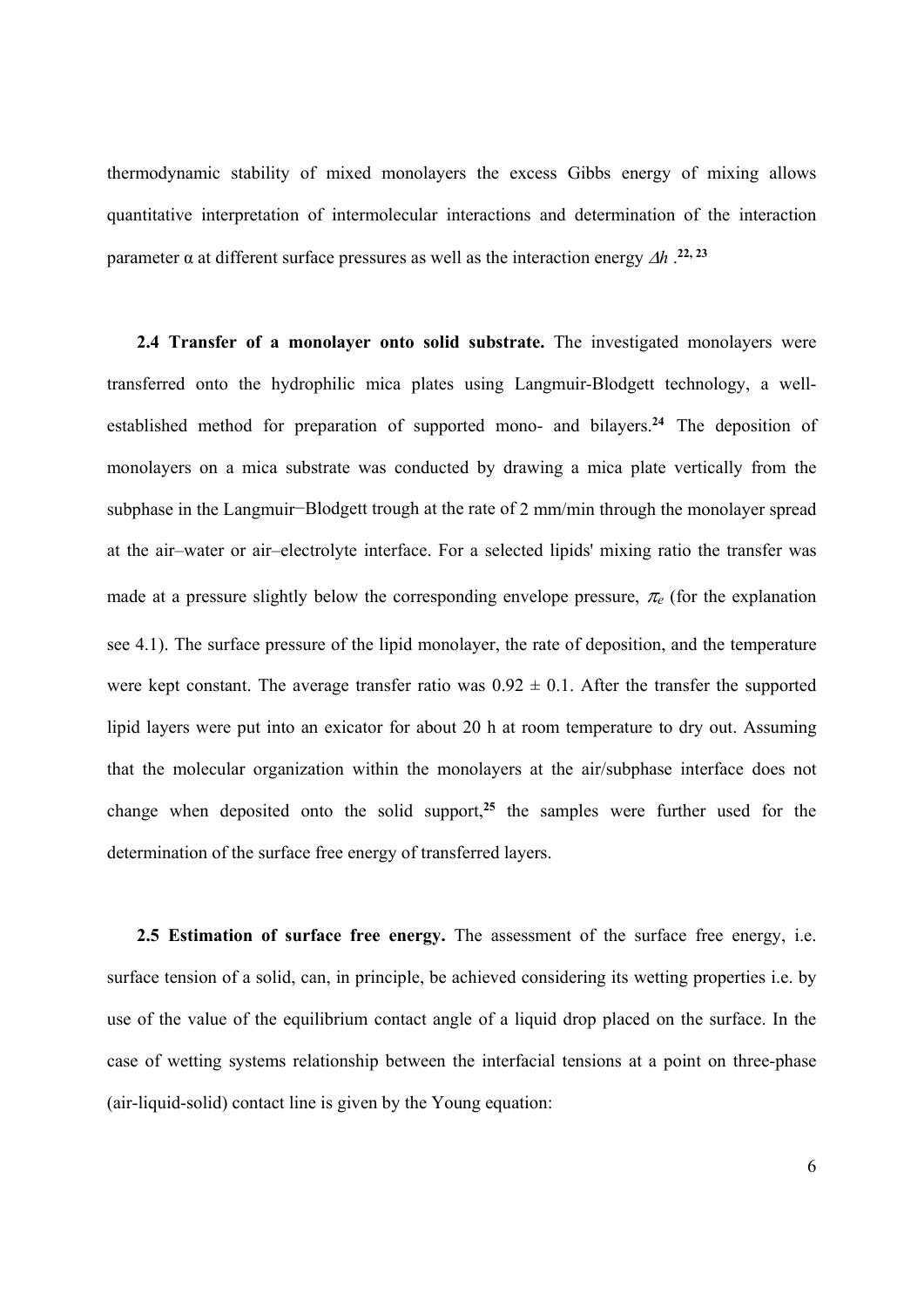$$
\gamma_s = \gamma_{sl} + \gamma_l \cos \theta \tag{4}
$$

where  $\gamma_{sl}$  represents the interfacial tension (free energy) between solid and liquid phases,  $\gamma_l$  and  $\gamma_s$ represent the liquid-air and solid-air interfacial tensions, respectively. The measurable parameter is the contact angle  $\theta$  of the liquid drop corresponding to the angle between vectors  $\gamma_{sl}$  and  $\gamma_{ls}$ .

Even if the contact angle  $\theta$  and  $\gamma$  are known,  $\gamma_{sl}$  is still unknown, and therefore Eq. (4) cannot yet be solved for the surface tension of the solid *<sup>s</sup>*. The information regarding *sl* must be independently provided, for example, by a correlation between  $\gamma_{sl}$ ,  $\gamma_{sl}$ , and  $\gamma$ . There are several types of correlations that have been employed and discussed in the literature. **26, 27** In this work we have used the correlation proposed by Owens, Wendt, Rabel and Kaelble (OWRK) considering the surface tension to consist of nonpolar (dispersion) and polar contributions.**18-20**

In the OWRK method considering a liquid drop on a solid surface the surface tension  $\gamma$  of each phase is split up into polar (*P*) and disperse (*D*) fraction (subscripts *l* and *s* denote liquid and solid, respectively):

$$
\gamma_l = \gamma_l^P + \gamma_l^D
$$
  

$$
\gamma_s = \gamma_s^P + \gamma_s^D
$$
 (5)

With this assumption, the equation for the surface tension (Good's equation<sup>28</sup>) becomes

$$
\gamma_{sl} = \gamma_s + \gamma_l - 2\left(\sqrt{\gamma_s^D \gamma_l^D} + \sqrt{\gamma_s^P \gamma_l^P}\right) \tag{6}
$$

where subscripts *l* and *s* denote liquid and solid phase, respectively.

Combining and transposing equations (4) and (6) gives:

$$
\frac{(1+\cos\theta)\gamma_l}{2\sqrt{\gamma_l^D}} = \sqrt{\gamma_s^P} \sqrt{\frac{\gamma_l^P}{\gamma_l^D}} + \sqrt{\sigma_s^D}
$$
\n(7)

This equation due to its form of a general linear regression line,  $y = ax + b$ , enables us to determine the components of the total surface free energy. Namely, if we use two or more liquids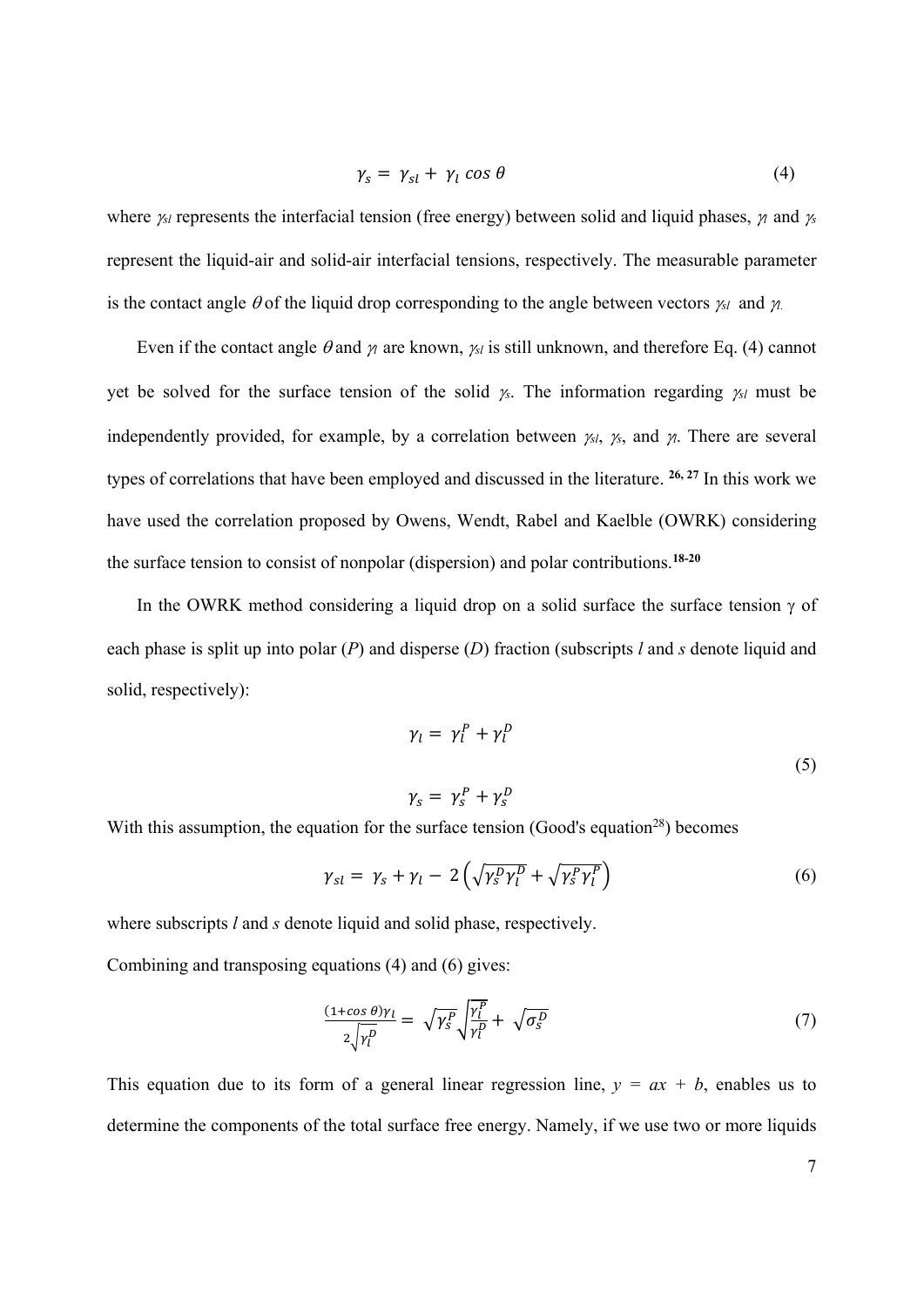with known polar and disperse components of the surface tension, measure the corresponding contact angles and plot the results as *y vs. x i.e.*  $\frac{(1+\cos\theta)\gamma_l}{\sqrt{m}}$  $\frac{\partial^2 \cos \theta}{\partial x^2}$  vs.  $\sqrt{\frac{\gamma_l^p}{\gamma_l^p}}$  $\frac{\gamma_l}{\gamma_l^D}$ , then the polar component  $\gamma_s^P$ 

is obtained from the square of the slope of the regression line and the disperse component  $\gamma_s^D$ from the square of the ordinate of the intercept. The total surface free energy is the sum of these two components. In addition, it is important to realize that, while the dispersion part of this equation (square-root dependence) is derived from an approximate theory for dispersion interactions, the functional form of the terms related to the polar components has not yet been substantiated by theory.**<sup>27</sup>**

In order to elucidate the surface free energy components of a solid, experiments need to be done using the same solid surface with various liquids.**29, 30** Moreover, it turns out that the choice of the set of liquids must be done very carefully; otherwise mathematical problems in solving the set of equations may lead to major errors.**<sup>31</sup>** It has been shown that optimal results are obtained using combination of apolar and polar liquids. In concordance with these considerations the set of probe liquids used in the contact angle measurements included ultra-pure water, formamide, ethylene glycol and diiodomethane, spanning the range from a highly polar to an apolar liquid, respectively. The surface free energy is calculated following OWRK method from a series of contact angle measurements using selected liquids with known surface tensions and corresponding polar and dispersive components.

 **2.6 Contact angle measurements.** "Static" contact angle measurements and corresponding calculations of SFE were accomplished using KRÜSS Drop shape analysis system DSA 100. The drop size  $(\sim 2$ mm in diameter) was selected to be sufficiently large relative to the scale of possible heterogeneity.**26, 32-34** The indications seem to suggest a relative drop size of at least 103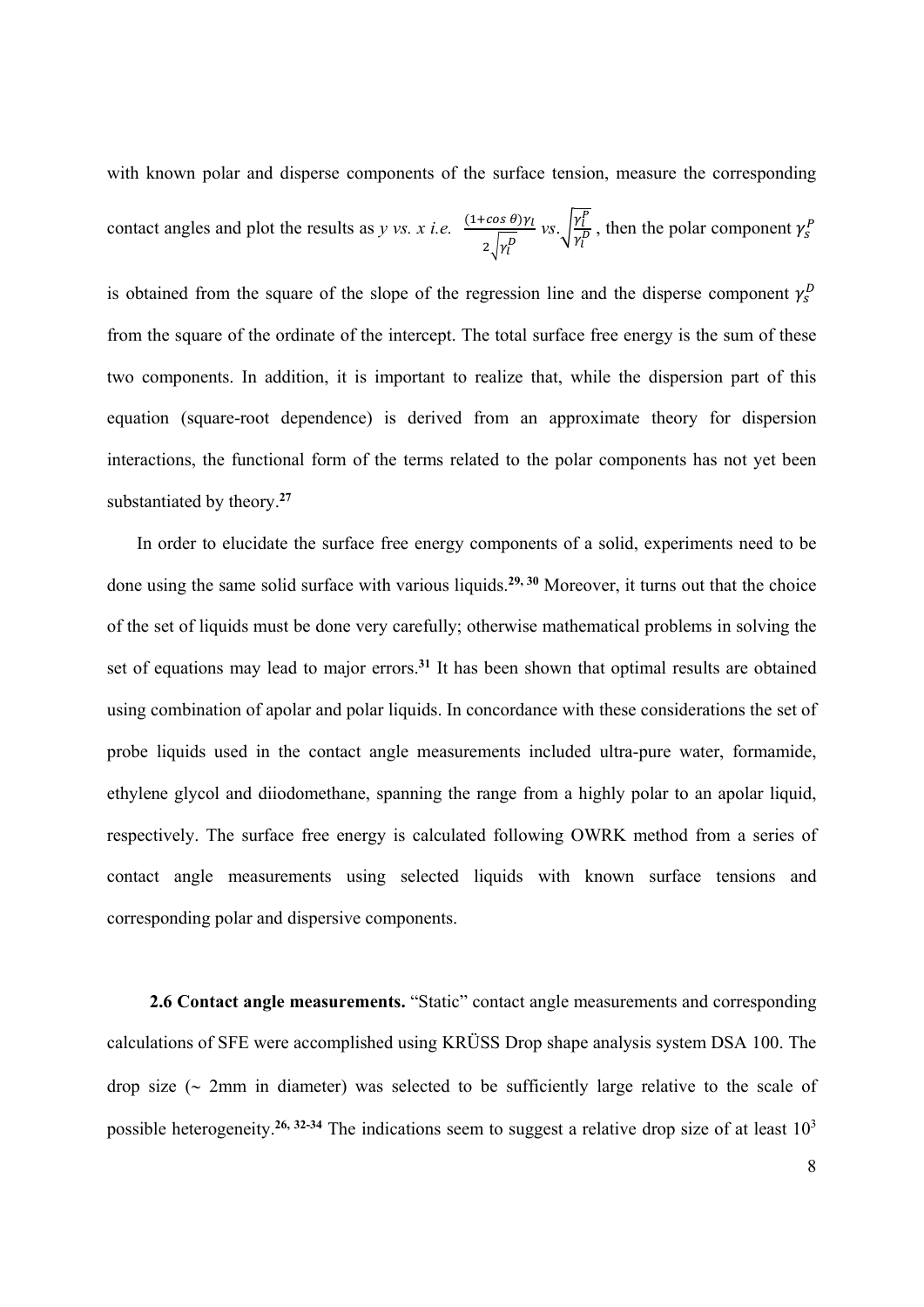should be employed.**<sup>34</sup>** Thus, it seems realistic to have a drop of a few millimeters in diameter on a surface whose roughness is of the order of magnitude of a few micrometers. On each sample the contact angle measurements were repeated three times applying all four liquids.

 **2.7 AFM measurements.** The surface structure and topography of the supported monolayers including roughness profiles were determined by using a Multimode AFM with a Nanoscope IIIa controller (Bruker, Billerica, USA) with a vertical engagement 125 μm scanner (JV). Tapping mode imaging was performed under ambient conditions in air, by using silicon tips (RTESP, Bruker, nom. freq. 320 kHz, nom. spring constant of 42 N/m) and at a scan resolution of 512 samples per line. The linear scanning rate was optimized between 1.0 and 2.0 Hz at a scan angle of 0°. Images were processed and analyzed by means of the offline AFM NanoScope software, version 5.12r5 and NanoScope Analysis 1.7. Roughness Analysis software option was used to performed roughness analyses on  $2\times 2$ ,  $5\times 5$  and  $10\times 10$   $\mu$ m<sup>2</sup> imaged surface areas for each surface. The results are presented as values of  $R_a$  - the average surface roughness parameter defined as  $R_a = 1/\int_0^1 y(x) dx$ .

**2.8 Fractal and lacunarity analysis.** Fractal analysis of images is potentially powerful tool for extraction of topographic/structural features of considered surfaces. In particular it has been shown that adsorbed lipid layers are fractal structures**<sup>35</sup>** whose fractal dimension is related to the dominant mechanism responsible for their growth.**<sup>36</sup>** Furthermore, fractal dimension provides insight into the lattice structure and in plane molecular organization of Langmuir monolayer of amphiphilic material**. <sup>37</sup>** Thus, in this context, we have conducted fractal analysis of gray-scale and binarized (black and white) AFM images of supported lipid layers. For purpose of this study only the values of fractal dimension *D* inferred from a gray scale AFM images using the boxcounting algorithm**38** are presented. The fractal analysis using box counting or cube counting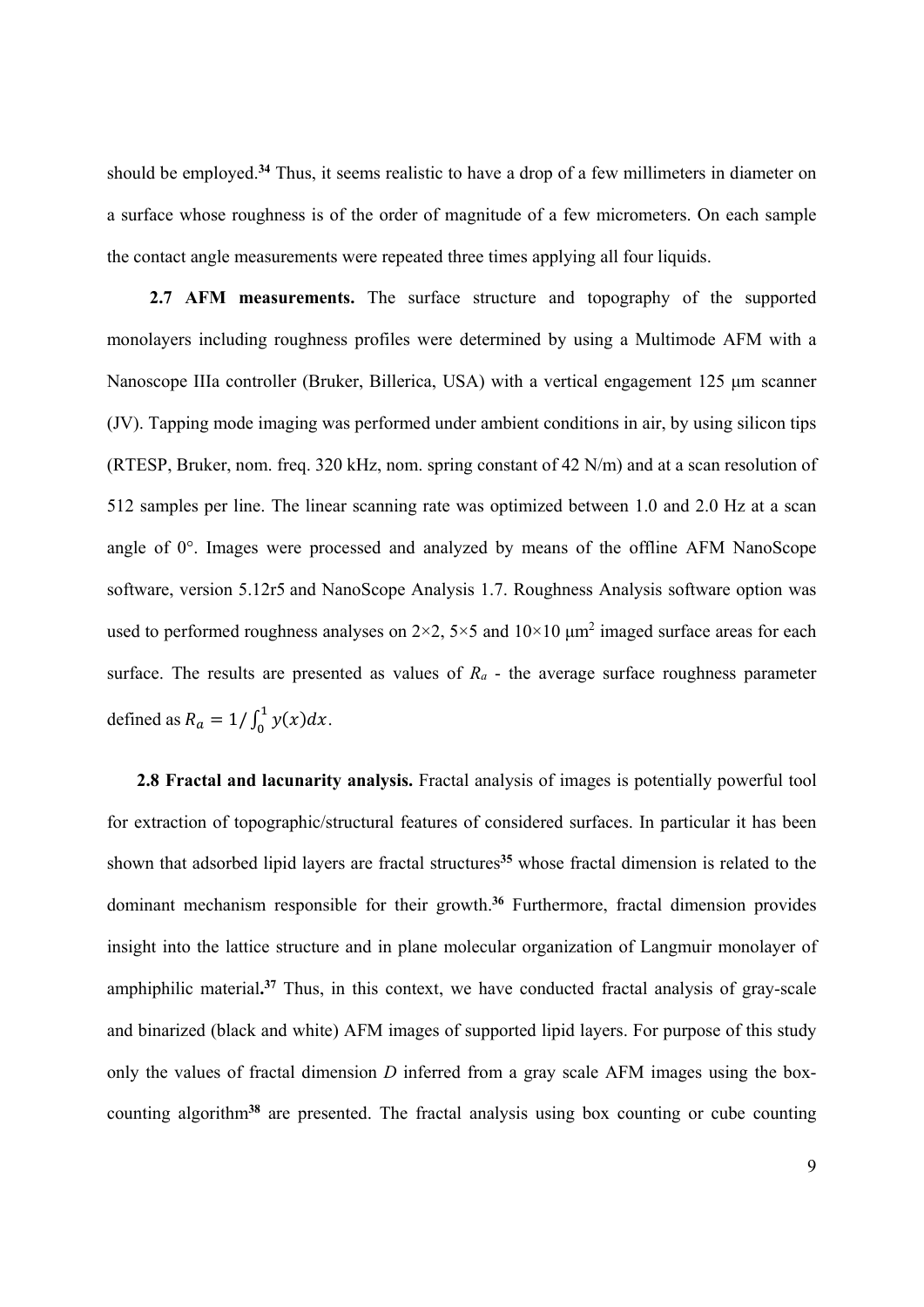methods implies use of boxes/cubes whose dimensions cover the range from one pixel up to 512 pixels (dimension of an AFM image) hence, 1 pixel corresponds to about 4 nm. Thus, enabling fine resolution in analysis of monolayer surface. However, as fractal dimension does not provide a complete characterization of a sample texture we have also conducted the lacunarity analysis aiming at obtaining the information on monolayer gappiness. Prior to lacunarity estimation gray scale AFM images were binarized (i.e. to each pixel the value of 1 or 0 was assigned depending on weather its gray scale intensity is above or below the median value, respectively). For lacunarity estimation of binary AFM images, the gliding-box algorithm**<sup>39</sup>** was used. According to this algorithm a box of size *r* slides over an image. The gliding box of a specific size *r*, (length of a square box) is first placed at the top left corner of an image in which each and every pixel has an assigned value of either 1 or 0. Then the box "mass" M (the number of pixels occupied with 1's), is computed. The gliding box is systematically moved through the binary image one pixel at a time and the box mass value is determined for each of the overlapping boxes. The number of gliding-box with dimension  $r$  and mass  $M$  is defined as  $n(M, r)$ . The probability distribution  $Q(M, r)$ *r)* is obtained by dividing *n(M, r)* by the total number of boxes. Lacunarity at scale *r* is defined as the mean-square deviation of the variation of mass distribution probability  $Q(M, r)$  divided by its square mean:

$$
L(r) = \frac{\sum_{M} M^2 Q(M, r)}{[\sum_{M} M Q(M, r)]^2}
$$
\n(8)

where

 $L(r)$  = lacunarity at box size *r*, M = mass or pixels of interest, and Q (M, r) = probability of M in box size r.

Fractal and lacunarity analysis of AFM images was accomplished using Fraclab 2.1 and Gwyddion 2.41 software.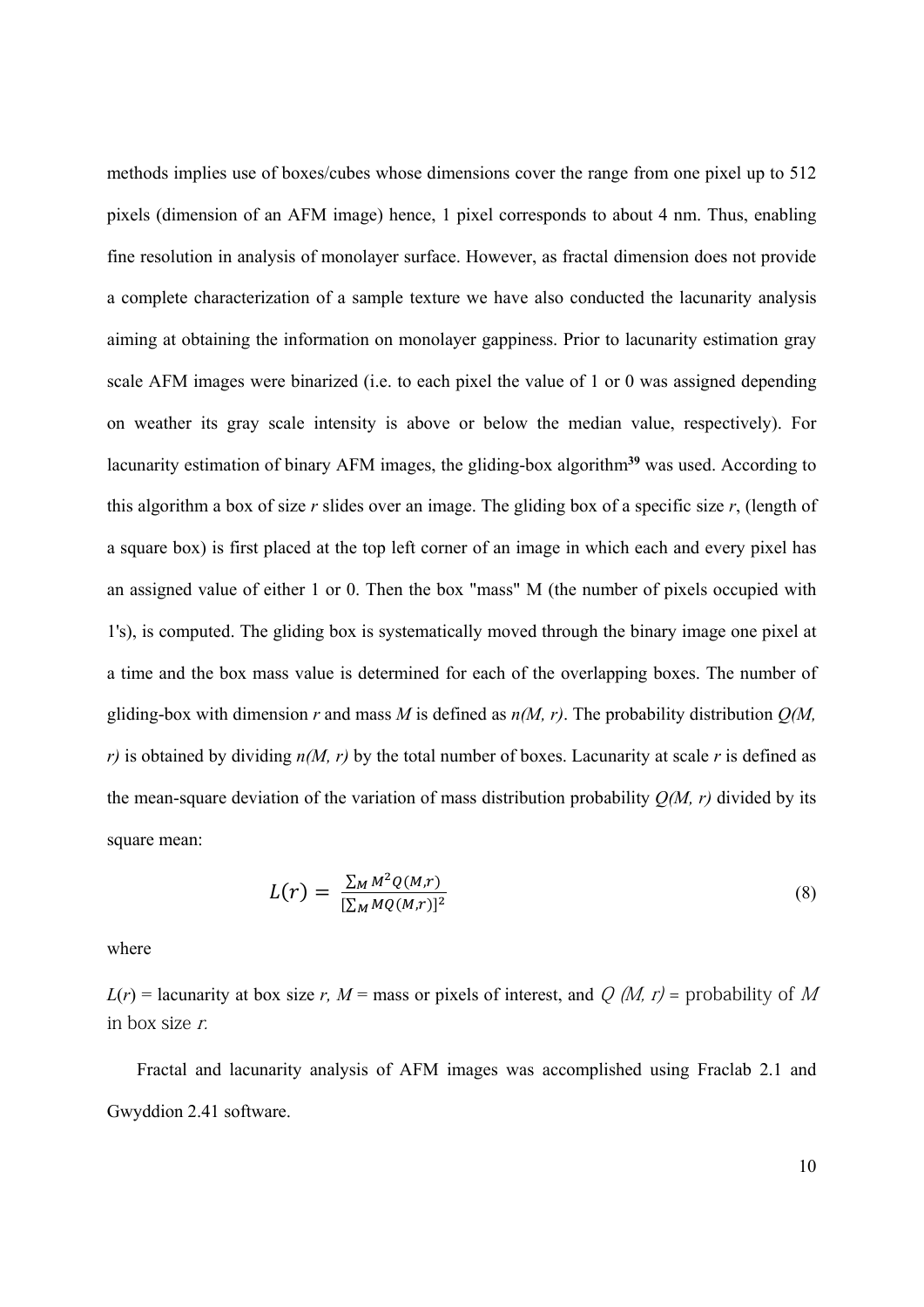# **3. Results and discussion**

**3.1. Miscibility.** The analysis of  $\pi$ –*A* isotherms was conducted in order to provide insight into miscibility of components of the mixed systems. In general, when two components are miscible, the value of collapse pressure of a mixed monolayer depends on molar fraction of its components, and is lying between the collapse pressures of pure components. If the components are immiscible, two collapse pressures at constant values corresponding to the pure components are observed.**<sup>40</sup>**

The *π*–*A* isotherms of POPC, TO, and mixed POPC/TO monolayers measured on subphases of water and electrolyte are shown in Figure 1. The most noticeable difference between isotherms of pure POPC and TO and those of mixed layers is the appearance of a point where there is an abrupt change in the isotherm's slope, which occurs below the POPC collapse pressure ( $\sim$  48 mN/m) and after TO collapse pressure ( $\sim$ 12.5 mN/m).



**Figure 1**: Surface pressure–area per molecule  $(π-A)$  isotherms of the investigated pure and mixed POPC/TO layers assembled on a water (a) and 0.55 M NaCl subphase (b). Curves 1-7 represent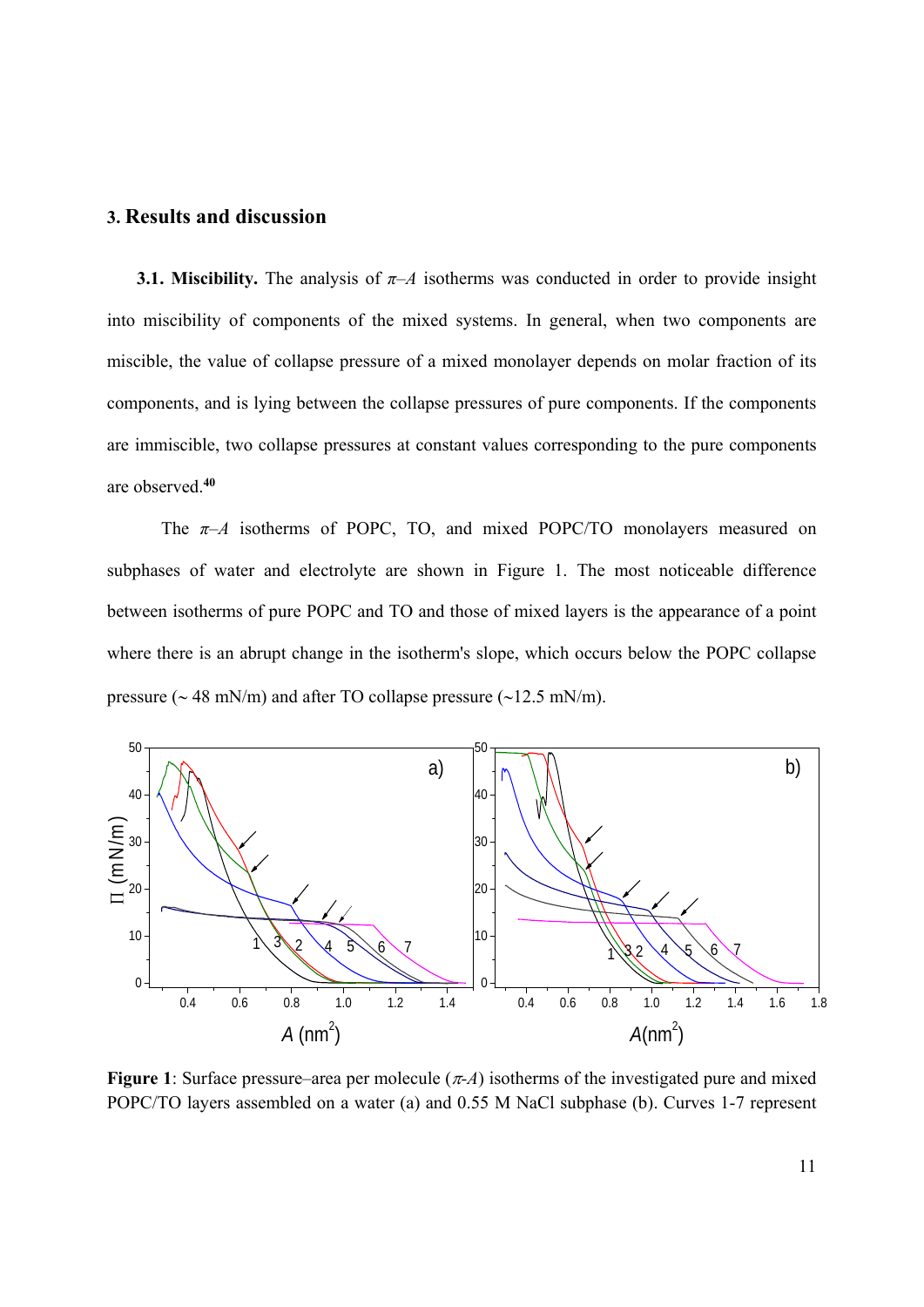POPC:TO ratios 1:0, 5:1, 3:1, 1:1, 1:3, 1:5 and 0:1, respectively. Arrows denote the envelope points.

However, as evident from the corresponding compressibility curves (shown in Figures S1 and S2 in the Electronic supplementary information), it does not reflect a typical Liquid expanded/Liquid condensed (LE/LC) phase transition. It is rather an evidence of TO beginning to be expelled from the monolayer and deposited on top of the monolayer not as a new regular monolayer but rather as irregular inhomogeneous TO patches. Thus**,** forming a new bulk (threedimensional) phase regardless of the starting composition of the mixed layer**.** 

The corresponding pressure in the isotherm is called the envelope pressure or envelope point,  $\pi$ <sup>41</sup> The envelope point occurs at a pressure higher than the collapse pressure of TO and corresponds to the initial formation of a new bulk phase. The pressures corresponding to envelope points of mixed layers on water and electrolyte subphase inferred from analysis of corresponding isotherms are shown in Figure 2. The value of  $\pi_e$  decreases with increase of the TO content in a mixed layer. Compression of the layer beyond the envelope point results in more TO molecules being expelled from the surface and incorporated into the new phase. Finally, with further increase of the pressure, an abrupt second change in the isotherm's slope occurs indicating the final collapse of the monolayer which is confirmed by the analysis of the corresponding compressibility curve provided in the Electronic supplementary information (Figures S1 and S2). Such behaviour has been also observed in other mixed systems.**41, 42**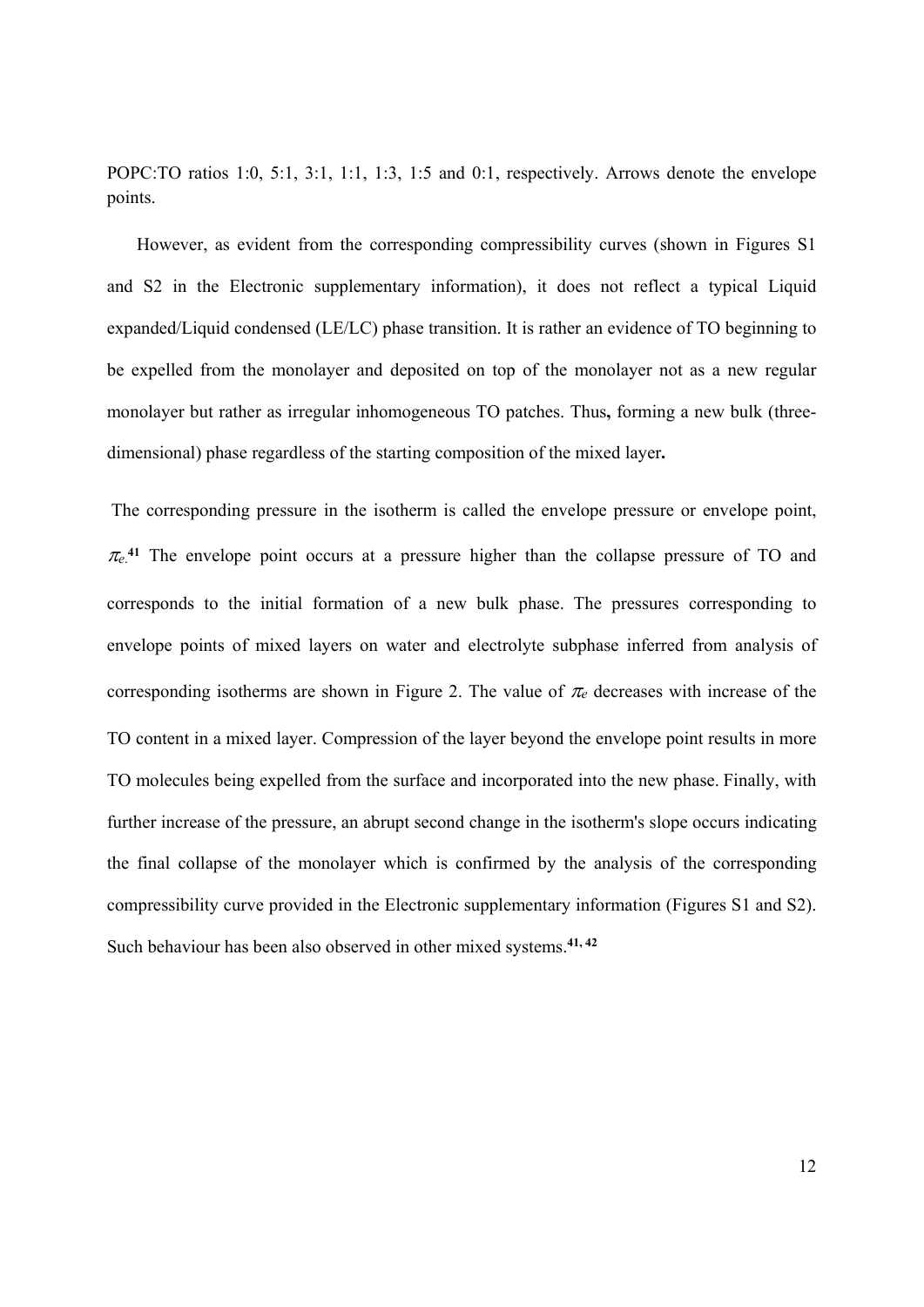

**Figure 2:** The envelope points of mixed monolayers assembled on water (1) and (2) electrolyte subphase. Symbols represent experimental values and line the corresponding fit with an exponential function.  $R^2$  (water) = 0.9990,  $R^2$  (electrolyte) = 0.9947. The corresponding error bars, i.e. the standard deviations fall within the size of the symbols  $(\sim 2\%)$ .

The mechanism of TO expulsion from the monolayer is the same, hence the curves in Fig. 2 have the similar shape. In contrast to POPC, TO with increase of the pressure cannot reach the condensed phase (as seen from the corresponding isotherms in Fig. 1) regardless of the subphase (water or electrolyte). Hence, in a mixed layer it remains as a "soft" component that at a certain pressure starts to be squeezed out. As the share of TO in the monolayer increases this expulsion occurs at even lower pressures. However, since the layers on electrolyte are more stable higher pressures are needed to induce the change of the monolayer structure. Hence, the curve 2 in Fig. 2, corresponding to an electrolyte phase, although similar in shape is shifted toward higher pressures. Here it's worth noting that due to the properties of TO isotherm the excess Gibbs energy of mixing, reflecting the stability of the layer, depicted in Fig. 3 could be calculated only up to pressure of approximately 12.5 mN/m.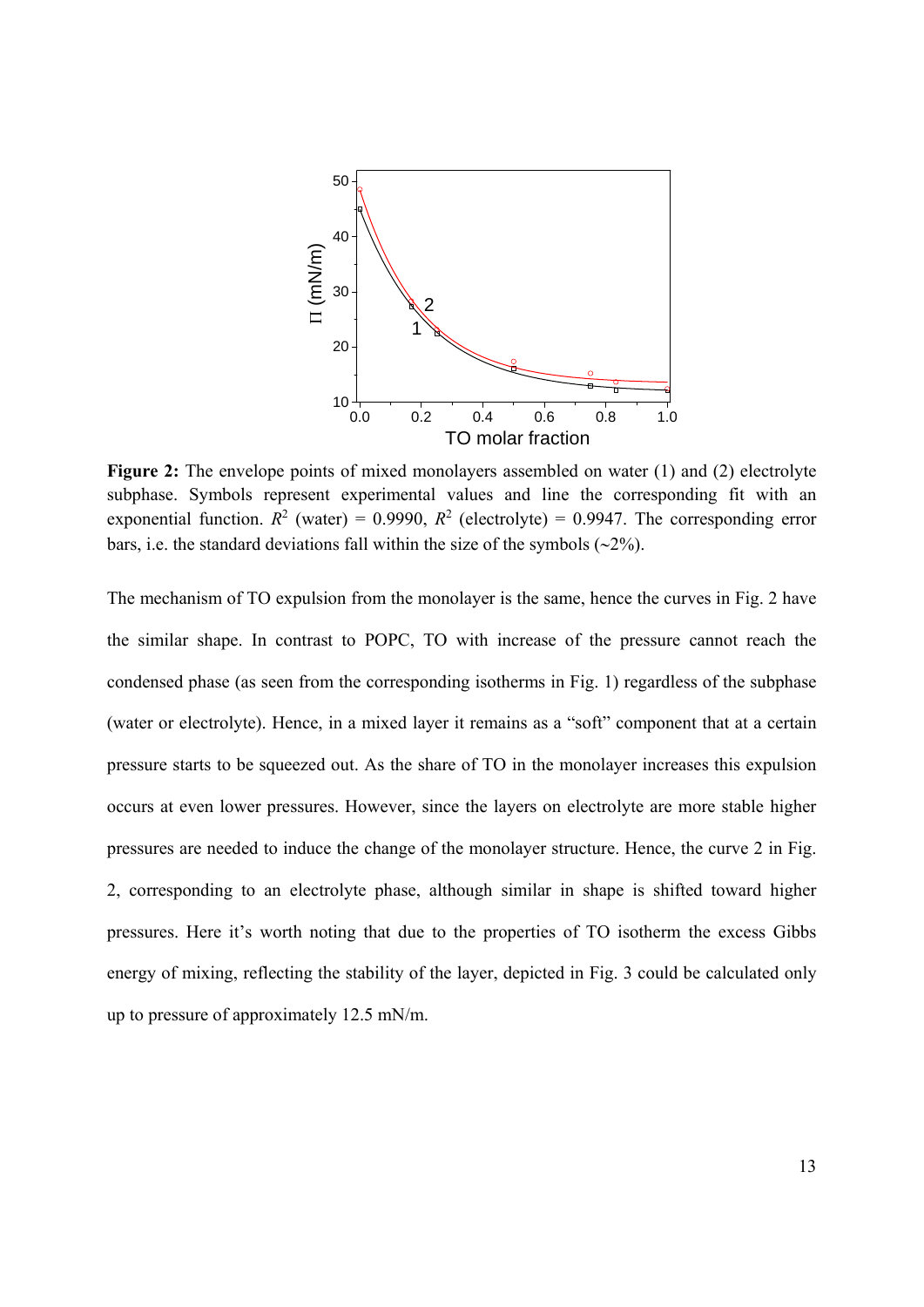At the pressure lower than that of an envelope point the components in the monolayer mix well, while at higher pressures the components are separated. During the compression, domains may form as a result of stronger interactions between the molecules of the same kind. Depending on composition of the mixed monolayer, the environment consisting of single-component domains embedded in the environment of other single-component domains may change. This could provide the explanation for the observed stoichiometry-dependent shift of the envelope points in the mixed POPC/TO monolayers. The insight into stability of a layer and involved intermolecular interactions can be obtained by considering the excess Gibbs energy of mixing (See 3.2).

For all mixing ratios  $\pi_e$  and collapse pressures occur at higher pressures for a monolayer assembled on electrolyte then on water subphase. This observation is compliant with the results of thermodynamic analysis (presented below in 3.2.) showing that monolayers assembled on the electrolyte subphase are more stable than those assembled on pure water. The difference in  $\pi_e$ between layers on water and electrolyte is not constant. It varies depending on the lipid mixing ratio and follows the corresponding differences in excess Gibbs energy of mixing (cf. Figure 3), reflecting the difference in the relative stability between layers assembled on different subphases.

**3.2. Thermodynamic analysis.** Generally, thermodynamic analysis on the basis of the excess Gibbs energy of mixing allows quantitative interpretation of intermolecular interactions and determination of thermodynamic stability of mixed monolayers. The negative values of Δ*G*ex indicate that stronger attractive interactions exist between molecules in the mixed monolayer in comparison to the interactions in one-component monolayers. Thus, the negative sign of  $\Delta G_{\text{ex}}$  is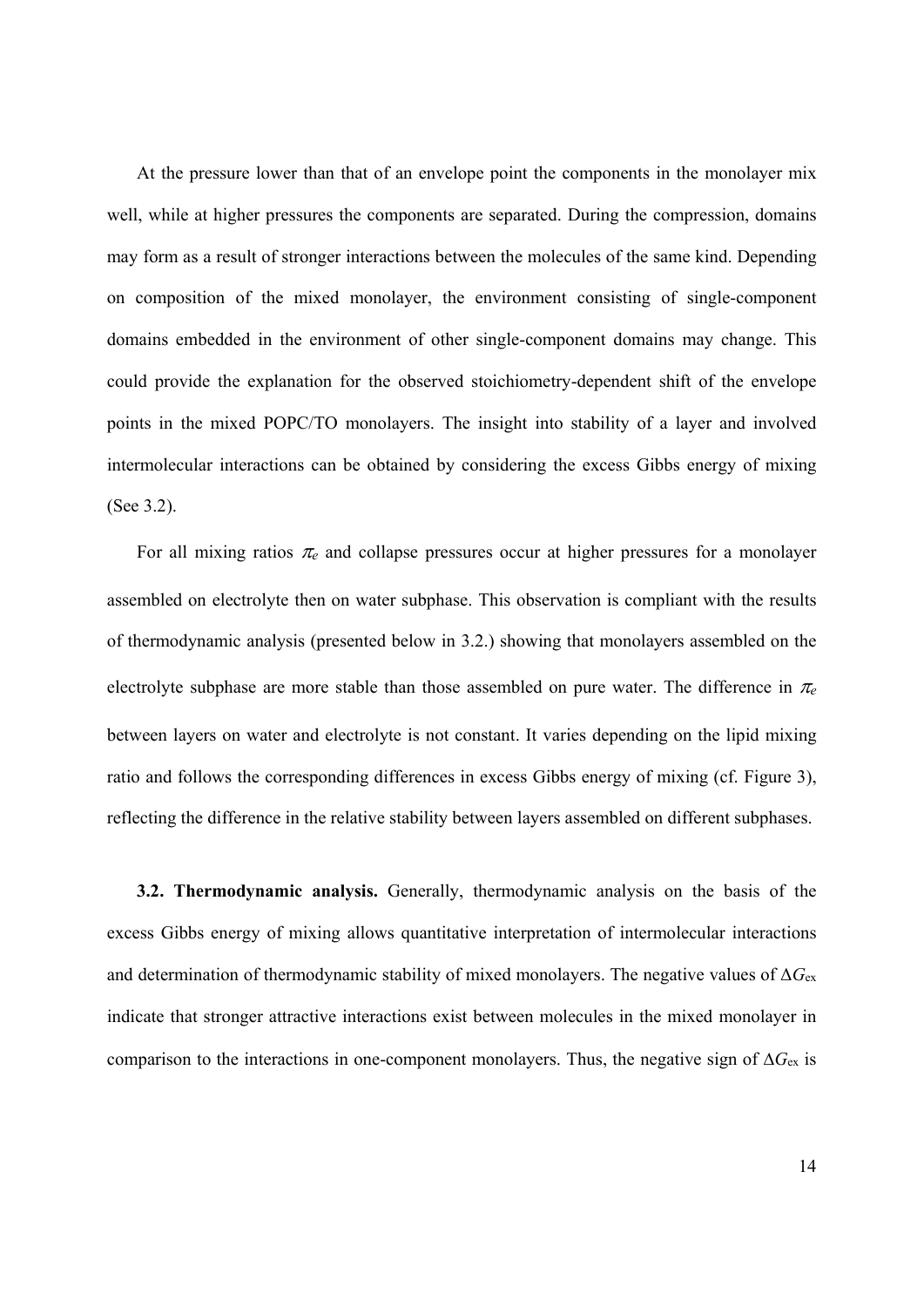considered as a criterion of monolayer's stability, while a positive value can suggest a phase separation.**43, 44**



**Figure 3**: The excess Gibbs energy of mixing of POPC/TO assemble on the water (a) and on 0.55 M NaCl (b) subphases at surface pressures 5, 10 and12.5 mN/m (curves 1-3, respectively).

The excess Gibbs energies of mixed POPC/TO monolayers formed on water and on the electrolyte subphase at various surface pressures are shown in Figure 3. For layers assembled on the water subphase for the pressures bellow  $\sim$ 5 mN/m the  $\Delta G_{\text{ex}}$  oscillates around zero for all values of TO molar fraction, indicating that the strength of molecular interactions in the mixed monolayer is the same as in the one-component monolayers. The increase of surface pressure in the loose packing density regimes (LE and LE/LC), i.e. in the pressure range below the TO collapse pressure ( $\sim$ 12.5 mN/m), causes the  $\Delta G_{\rm ex}$  values to become more negative.

This is explained by the increase in the magnitude of the intermolecular attractive van der Waals forces that occurs with the decreased intermolecular separation accompanying the increase of surface pressure. The corresponding interaction energies evaluated from excess Gibbs energy (not presented here) show the increase of interaction energy with increase of the pressure,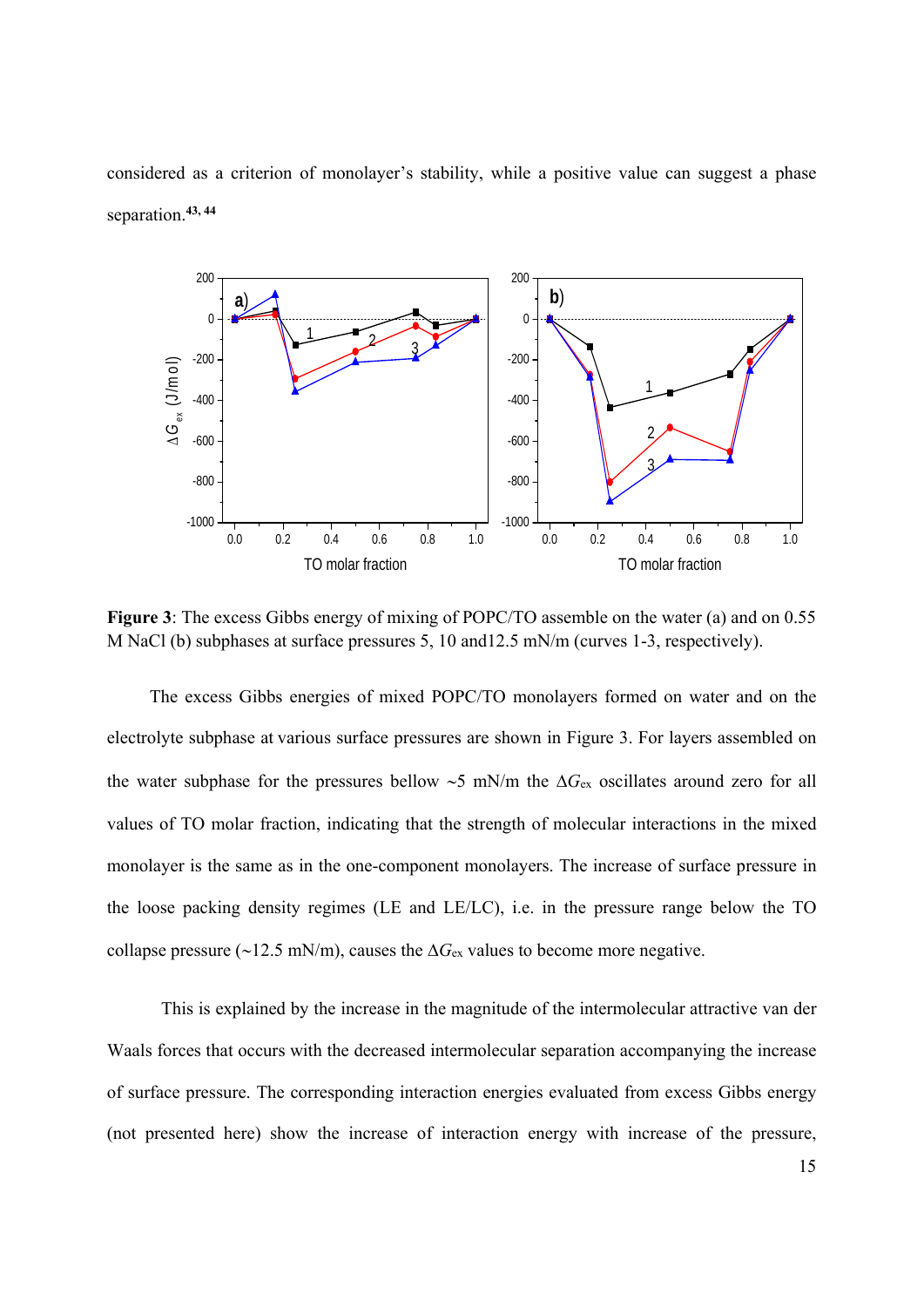justifying this explanation. Thus, for this pressure range, POPC and TO mix and interact weakly, forming relatively stable monolayers. The most stable mixed monolayer is obtained for TO molar fraction 0.25. This composition corresponds to the complex stoichiometry of POPC: $TO = 3:1$ . Positive values of  $\Delta G_{\text{ex}}$ , occurring at higher pressures ( $\pi$ >12.5 mN/m) for most of the TO molar fractions (except for the TO molar fraction 0.25), suggest that due to stronger interactions between identical molecules the domains of POPC and TO are formed, resulting in phase separation in the monolayer.<sup>40</sup> For pressures higher than  $\sim 15 \text{mN/m}$   $\Delta G_{\text{ex}}$  is positive irrespectively of the TO molar fraction.

The calculated values of  $\Delta G_{\text{ex}}$  for the layers assembled on 0.55 M NaCl subphase are depicted in Figure 3b. Comparison of these values with the values of  $\Delta G_{\text{ex}}$  obtained for mixed monolayers at water subphase reveals significantly higher thermodynamic stability of layers formed on the electrolyte subphase (i.e. the corresponding values of  $\Delta G_{ex}$  are several times lower), even at low pressures, implying existence of much stronger attractive interactions between molecules in the layer. This indicates that the presence of ions in the electrolyte subphase changed the molecular interactions in the mixed monolayers, making them much more stable. In particular, although the net charge on the POPC head group is zero, the polar head group contains both positive and negative sites that can potentially interact with charged molecules or dipoles. In the NaCl subphase  $Na^+$  and  $Cl^-$  ions interact with these charges resulting in decrease of repulsion and consequently in net increase of the attractive forces. For the POPC molecules, the most favourable location for the  $Na<sup>+</sup>$  ions is near the phosphatidyl oxygen atoms and for  $CI<sup>-</sup>$  ions near choline group.<sup>45</sup>. Furthermore, at surface pressures greater than 15 mN/m, two orientations of the POPC head groups are present: one nearly parallel to the monolayer interface and another one pointing toward the water. The conformational variations around the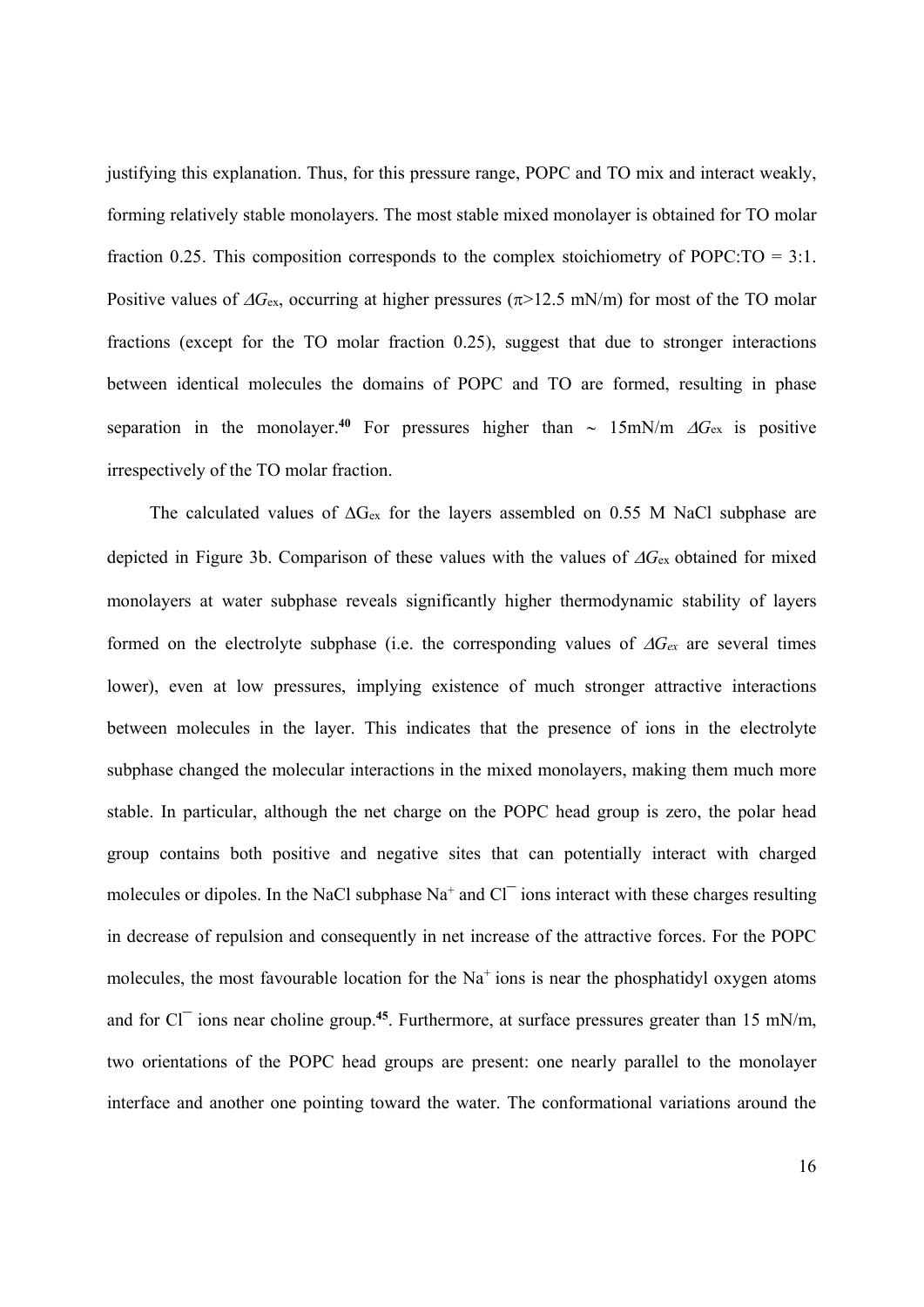bonds connecting the phosphorus atom to the adjacent oxygens are held to be responsible for these two orientations of the headgroup.<sup>46</sup> Thus, presence of Na<sup>+</sup> ions influences this orientation by "straightening" the headgroup towards the bulk water and reducing area per molecule. The change of headgroup orientation and decrease of repulsion should contribute to increase in lipid packing, decrease in area-per molecule (cf. Fig. 1), and increase in acyl chain order parameters. Such effects were also observed in other similar systems**<sup>45</sup>**. All together these effects result in apparent increase of attractive interactions and observed increased stability of the layer assembled on the NaCl subphase.

Two minimums in *G*ex *vs*. mixing ratio (molar fraction) occur at TO molar fractions of 0.25 and 0.75. Again, the most stable layer is obtained for TO molar fraction of 0.25. This relative difference in stability of monolayers assembled on different subphases is in turn reflected in difference in corresponding  $\pi_e$  which is greatest at TO molar fraction 0.75 (cf. Figure 2). Here, in regard to hydration parameters of TO/POPC mixtures it is interesting and worth noting that activity coefficient for water when plotted against TO mol farction has dips at 0.25 and 0.75 mol farction TO and that at TO 0.75 all hydration parameters for mixture POPC-TO increase.**<sup>47</sup>** However, deeper analysis of impacts and intricate interplay between hydration, electrostatics, and dispersion forces resulting in changes in interaction energies in a mixed monolayer is out of scope of this investigation.

**3.3. Analysis of layers' topography.** AFM measurements and fractal analysis were used to get an insight into supported layers' topographies and provide additional information in support of the SFE measurements. However, the detailed topography analysis (the subject of work in progress) is out of scope of this article. Hence, here we briefly present only the results pertinent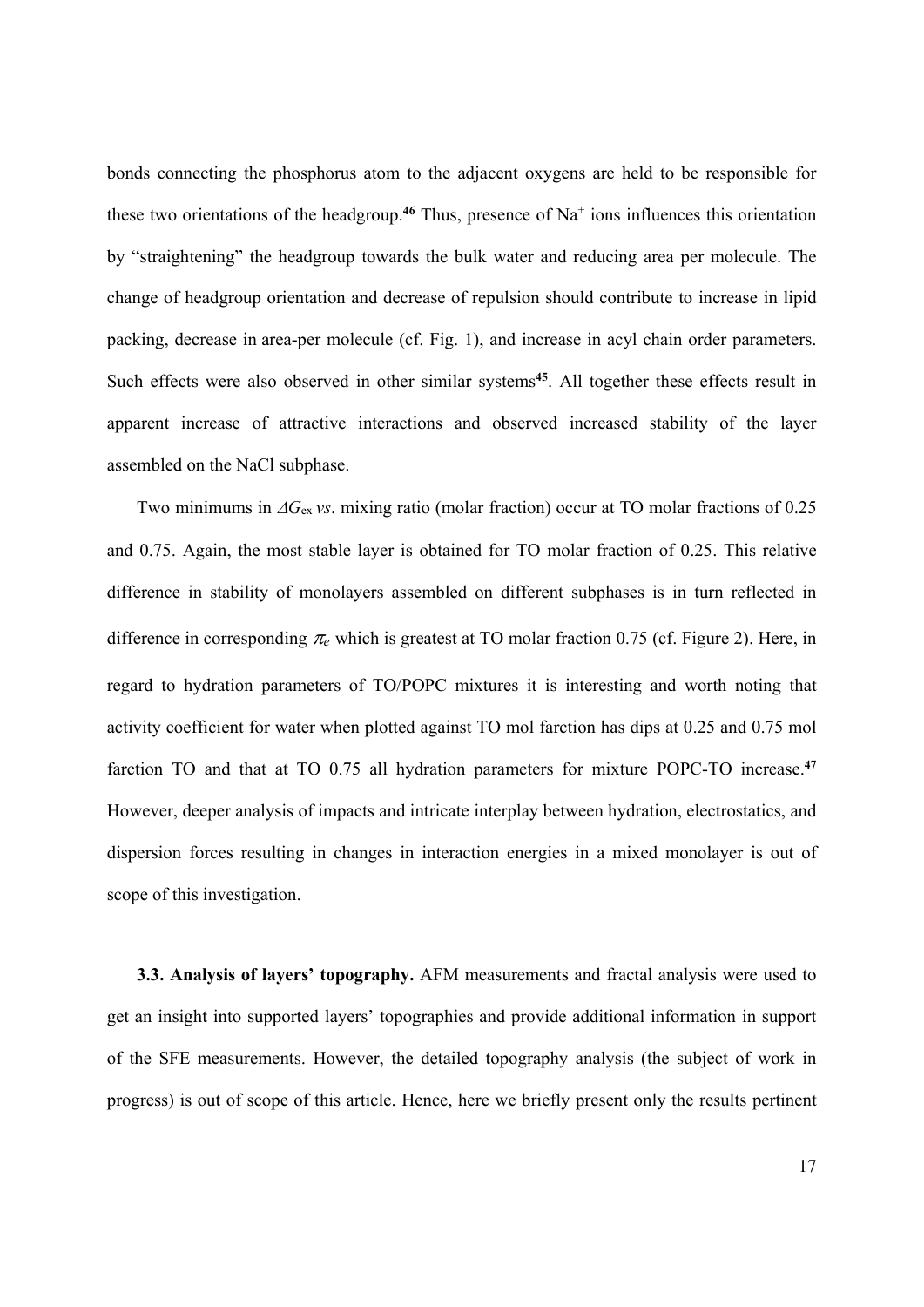to the matter at hand. More details of topography analysis including the corresponding AFM images are included in the Electronic supplementary information.

All AFM images showed uniform substrate coverage with relatively homogenous and compact monolayer. However, analysis of corresponding roughness profiles show increase of roughness with increase of TO fraction in the monolayer. This is especially noticeable in layers assembled on NaCl subphase. The observed differences in respect to layers assembled on water subphase are compliant with recent findings**<sup>48</sup>** revealing the influence of electrostatic interactions of sodium and chloride ions positioned around lipid polar heads on the compactness of the layer.

The fractal dimensions of mica supported pure TO and POPC layers derived from AFM images are  $2.5 \pm 0.05$  and  $2.6 \pm 0.05$  respectively and these could be considered as fractal dimensions of "reference"/pure layers. Fractal dimensions of mixed monolayers assembled on both subphases are in range  $2.5 \pm 0.05$  (TO) -  $2.6 \pm 0.05$  (POPC) increasing with increase of POPC fraction. Although the difference in *D* between POPC and TO layer is small it indicates somewhat more compact POPC layer. However, fractal dimension does not provide a complete characterization of a sample texture. Namely, different fractal sets may share the same fractal dimension values but have different appearances or textures due to differences in lacunarity.**49, 50** Lacunarity measures the deviation of a geometric structure from translational invariance, or gappiness of geometric structure.**<sup>51</sup>** Lacunarity represents the distribution of gap sizes: low lacunarity geometric objects are homogeneous because all gap sizes are the same, whereas high lacunarity objects are heterogeneous.<sup>49</sup> It is worth noting that objects that are homogeneous at a small scale can be heterogeneous at a larger scale. Hence, lacunarity analysis can provide significant insight into layer topography. The results of lacunarity analysis of pure POPC and TO layers are depicted in Figure 4.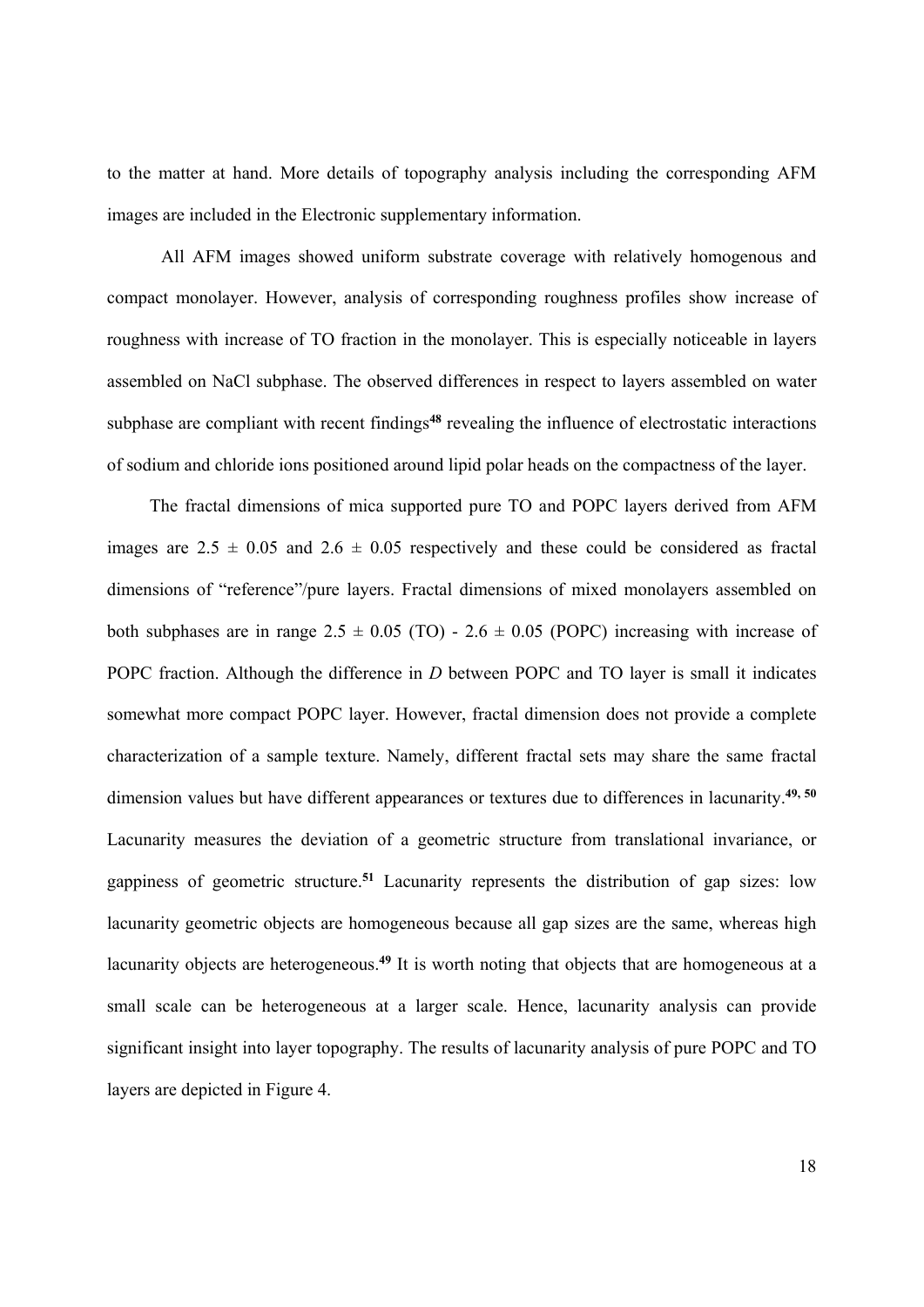

**Figure 4:** Lacunarity *vs*. window (scale) size for pure POPC and TO layers assembled at NaCl subphase. Shaded area corresponds to the scale range in which lacunarity of POPC and TO layers are different. Dashed line denotes scale corresponding to the highest difference in lacunarity.

The difference in lacunarity (Fig. 4) at a particular scale is the difference of the values at that scale, these values should be compared and not the area under the curves. Comparison of the areas under the curves could indicate differences in an "integral lacunarity" i.e. lacunarity over all considered scales. Although this difference could be small the differences at particular scale can be significant indicating differences in homogeneity on that scale, i.e. some structure at low magnification (large scale) may look less heterogeneous than at high magnification (small scale). In our case at scale 15nm the difference in lacunarity is about 40%. Significant differences in lacunarity between TO and POPC layers can be observed in the size range 5–45 nm. In this range TO layer is significantly more heterogeneous than the POPC layer. At larger scales (>45nm) both layers exhibit low lacunarity corresponding to relatively homogenous structure. The highest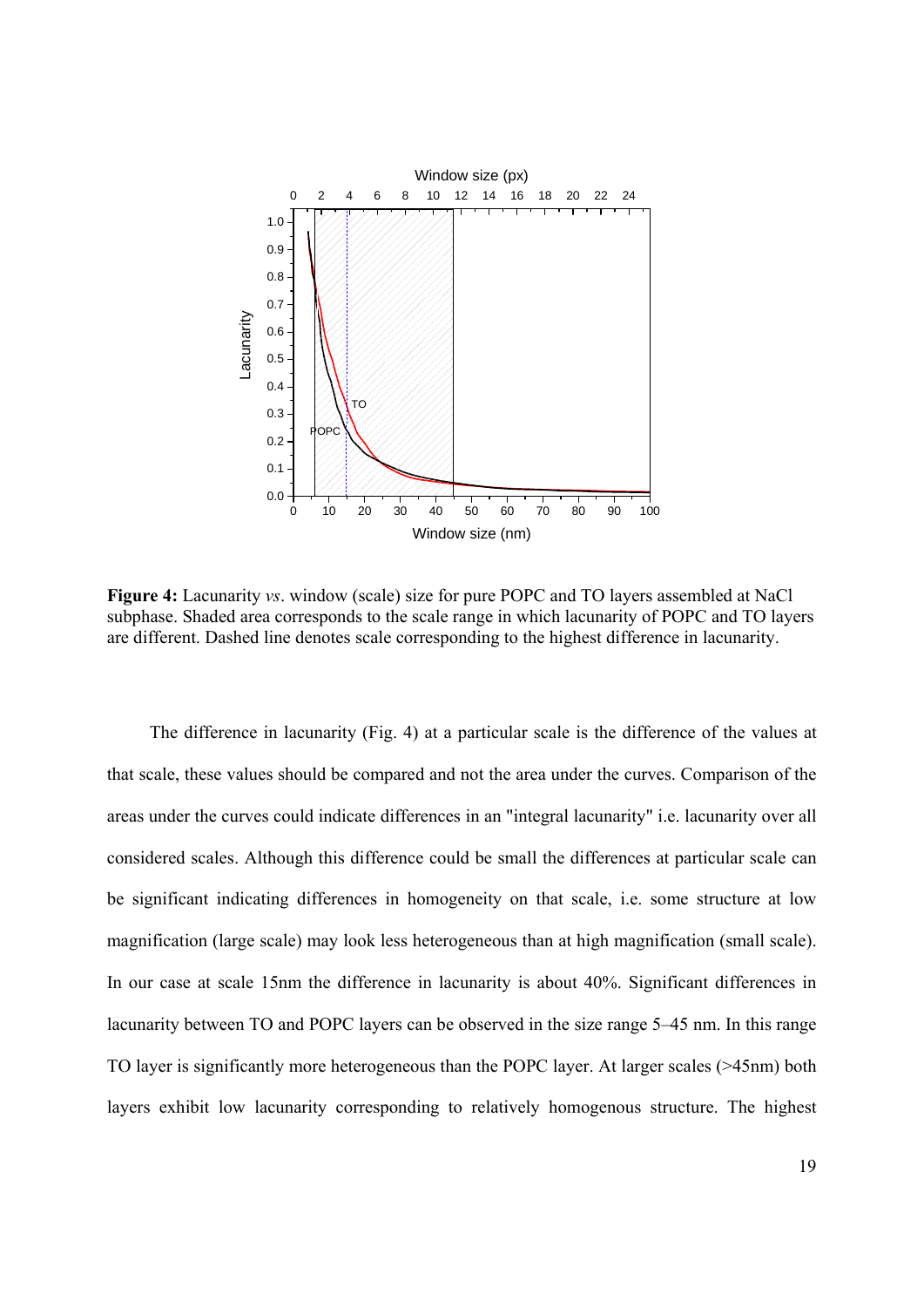difference in lacunarity appears at 15 nm scale thus coinciding with the subordering periodicity in TO layer of 16 nm inferred from AFM analysis (cf. Figure S3 in the Electronic supplementary information ).

**3.4. Surface free energy.** SFE derives from the unsatisfied bonding potential of molecules at a surface. These molecules try to reduce the free energy by interacting with molecules in an adjacent phase. Hence, surface phenomena are driven primarily by a tendency to reduce the surface free energy. Thus, generally, adhesion and wetting are better on hydrophilic solid surfaces with high SFE than on low energy hydrophobic surfaces. In this context mica is known to be strongly hydrophilic with total SFE about 69 mJ/m<sup>2</sup>, and a high value of the polar part of the surface energy.**<sup>52</sup>** This property favours strong interactions of mica surface with polar molecules to form a compact monolayer. Thus, generally, it could be expected that the Langmuir –Blodget transfer of the POPC monolayer onto mica surface would considerably decrease surface free energy. This firstly, due to the interaction between hydrophilic mica surface and polar heads of the POPC molecules causing their apolar hydrocarbon chains to orient outwards, and secondly, due to a relatively high degree of POPC condensation in the Langmuir layer. Namely, the degree of condensation in the Langmuir layer is reflected in the SFE values of the transferred/supported layer since the SFE of a more condensed monolayer with denser packing of hydrocarbon chains is lower.**<sup>17</sup>** On the other hand, deposition of a pure TO layer on mica should decrease its SFE only slightly. This occurs due to differences between POPC and TO in polarity (TO is apolar) and molecular structure influencing the degree of condensation in the corresponding Langmuir layer. Namely, in the glycerol backbone POPC molecule has two fatty acid chains one of which is saturated and another is unsaturated, while the TO molecule has three unsaturated fatty acid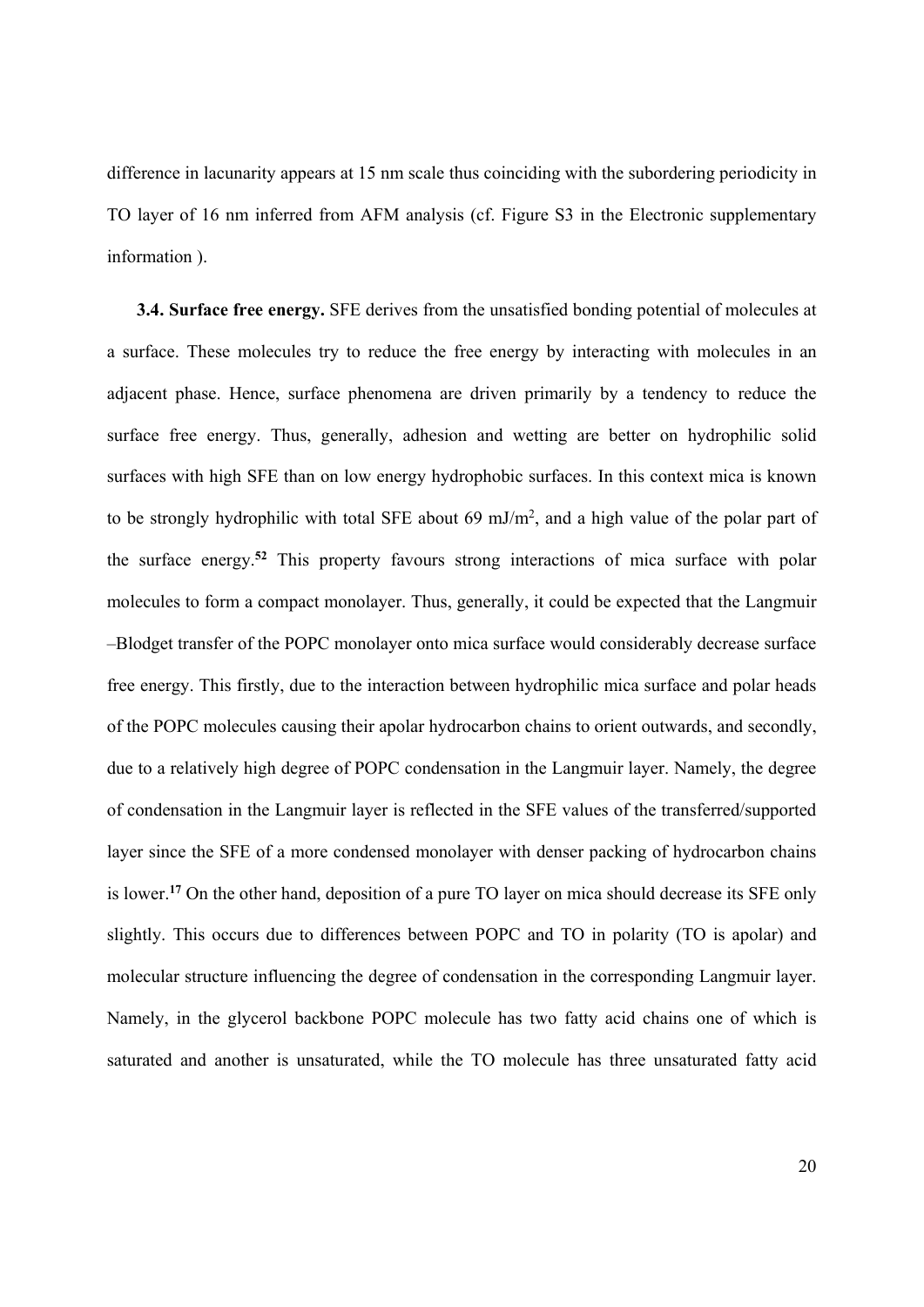chains preventing dense packing in the Langmuir layer. Hence, the SFE of a mica supported mixed POPC/TO layer should decrease considerably with increase of POPC molar fraction.



**Figure 5:** The total surface free energy (curves 1), and its respective polar (curves 2) and disperse (curves 3) components of pure and mixed POPC/TO monolayers, formed on a water (a) and on 0.55 M NaCl (b) subphase and transferred onto the mica substrate, presented as functions of the TO molar fraction. The symbols represent average measured values, lines the corresponding Bspline fit. Error bars represent the corresponding standard deviations. Values of SFE for pure mica (open symbols) are presented at right side of the panels.

The results of SFE measurements of pure and mixed monolayers depicted in Figure 5 support these general conclusions: total SFEs are lower than that of pure mica, pure POPC layer has lower total SFE than TO layer and for a mixed layer total SFE depends on mixing ratio and increases with increase of TO molar fraction. However, the subphase used for monolayer assembly significantly influences contributions of polar and dispersive component to the total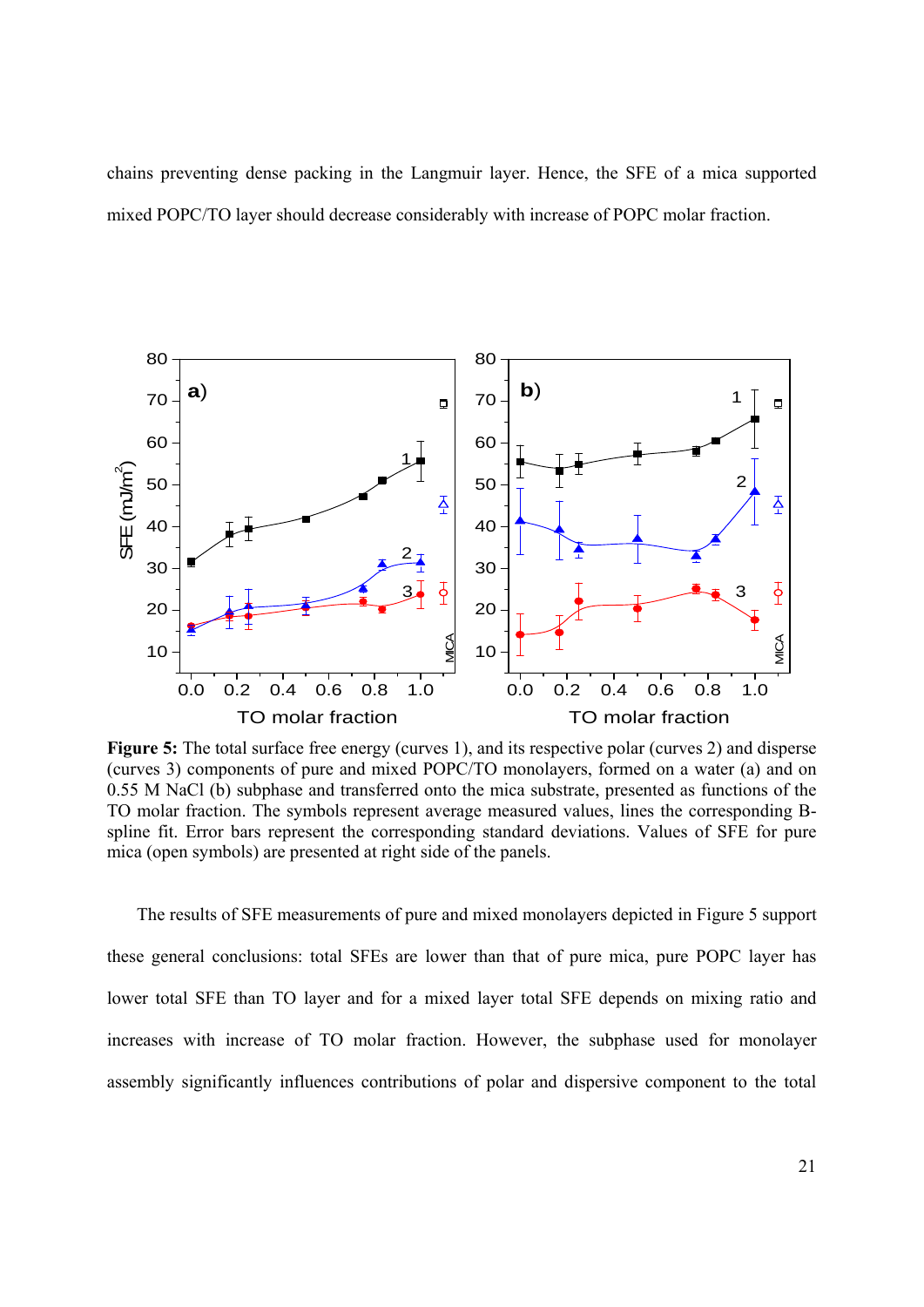SFE as well as their change with the mixing ratio. Thus, between the two subphases, the change in mixing ratio results in considerably different dynamic of total SFE and its components.

Total SFE of a mixed layer assembled on a water subphase and its components are depicted in Figure 5a. As expected the total SFE is significantly lower than the SFE of mica and increases with increase of TO molar fraction. For mixtures with TO molar fractions < 0.75, the contributions to SFE coming from the polar and disperse components are nearly equal and gradually increase with increase of TO fraction. The significant contribution of dispersive component to the total SFE reflects the hydrophobic nature of such film. Low values of total SFE for the POPC rich monolayers also reflect higher degree of condensation in these monolayers in comparison to the TO rich monolayers, which is enabled by combination of one saturated and one unsaturated fatty acid in the glycerol backbone of POPC. For mixed monolayers with TO molar fractions > 0.75 the contributions to the SFE coming from the polar component are about 30-40% higher than those coming from the disperse component. The increase of the polar component in this mixing ratio range is attributed to the dipolar interactions between mica and TO ester groups. The disperse part of SFE of pure TO layer is about 24 mJ/m2, which is in agreement with theoretical values obtained from continuum theory and Hamaker constant.**<sup>53</sup>** This corresponds to the situation of TO molecules adopting a conformation with the glycerol residue at the mica surface and the three oleic acid residues directed toward the bulk and the layer of water molecules next to the mica surface that form hydrogen bonds with the ester groups of the triglyceride.**<sup>53</sup>**

Surface free energy of mica supported mixed layers assembled on the NaCl electrolyte subphase are shown in Figure 5b. In comparison to the layers assembled on a water subphase, for all TO molar fractions these layers are characterized with much lower variations and a significantly higher total SFE due to the high contributions coming from the polar component.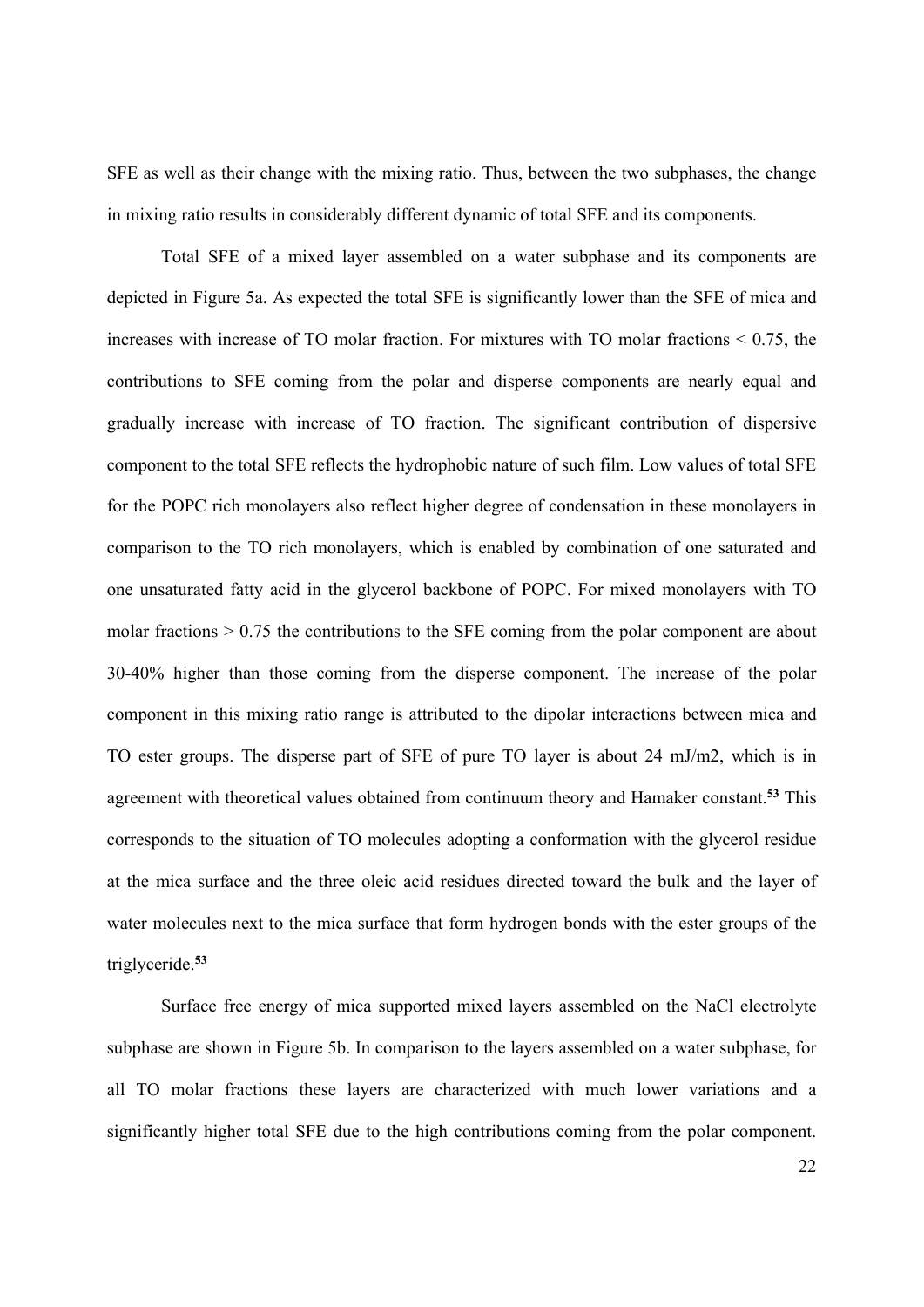While the corresponding contributions of the disperse components are nearly equal for both subphases, the corresponding contributions to SFE coming from the polar component in a layer assembled on an electrolyte subphase are almost two times higher. This is explained with a less compact molecular packing in the Langmuir layer due to penetration of electrolyte ions into the polar head-group region,**54, 55** thus influencing the bonding potential of the layer. The influence of the electrolyte ions on monolayer structure and ordering discussed in paragraph 3.3 is also apparent from the corresponding  $\pi$ –*A* isotherms. By comparison it is evident that the values of area-per-molecule in monolayers on the electrolyte subphase are higher than those in monolayers on the water subphase. This occurs due the presence of ions promoting the solvation of polar head groups of phospholipid, making their effective size greater.**<sup>56</sup>** The greater polar head groups in turn require a greater area per molecule resulting in less dense packing. Such monolayers when transferred to a mica substrate will have higher SFE. Furthermore, in regard to this, it is worth noting that the layers assembled on NaCl have higher fractal dimension than that of a layer assembled on pure water. Now, as the relative permittivity (dielectric constant  $\kappa$ ) of a fractal structure is not constant but rather depends on its fractal dimension**<sup>57</sup>** (increase in *D* results in decrease of  $\kappa$ ), the fractaly induced change in  $\kappa$  favours electrostatic interactions over dispersive in layers assembled on NaCl subphase, thus increasing the polar contributions to SFE. More details on influence of fractal dimension on the dielectric constant is provided in the Electronic supplementary information. Finally, in this context, somewhat unexpectedly high SFE of pure TO layer assembled on the NaCl subphase could be possibly attributed to relatively less compact packing of TO molecules as mentioned before and indicated by relatively high lacunarity of pure TO layer. This relatively lose packing leaves (at molecular level) exposed mica surface, thus enabling access of probing liquids to the free mica surface. This in turn contributes to rise of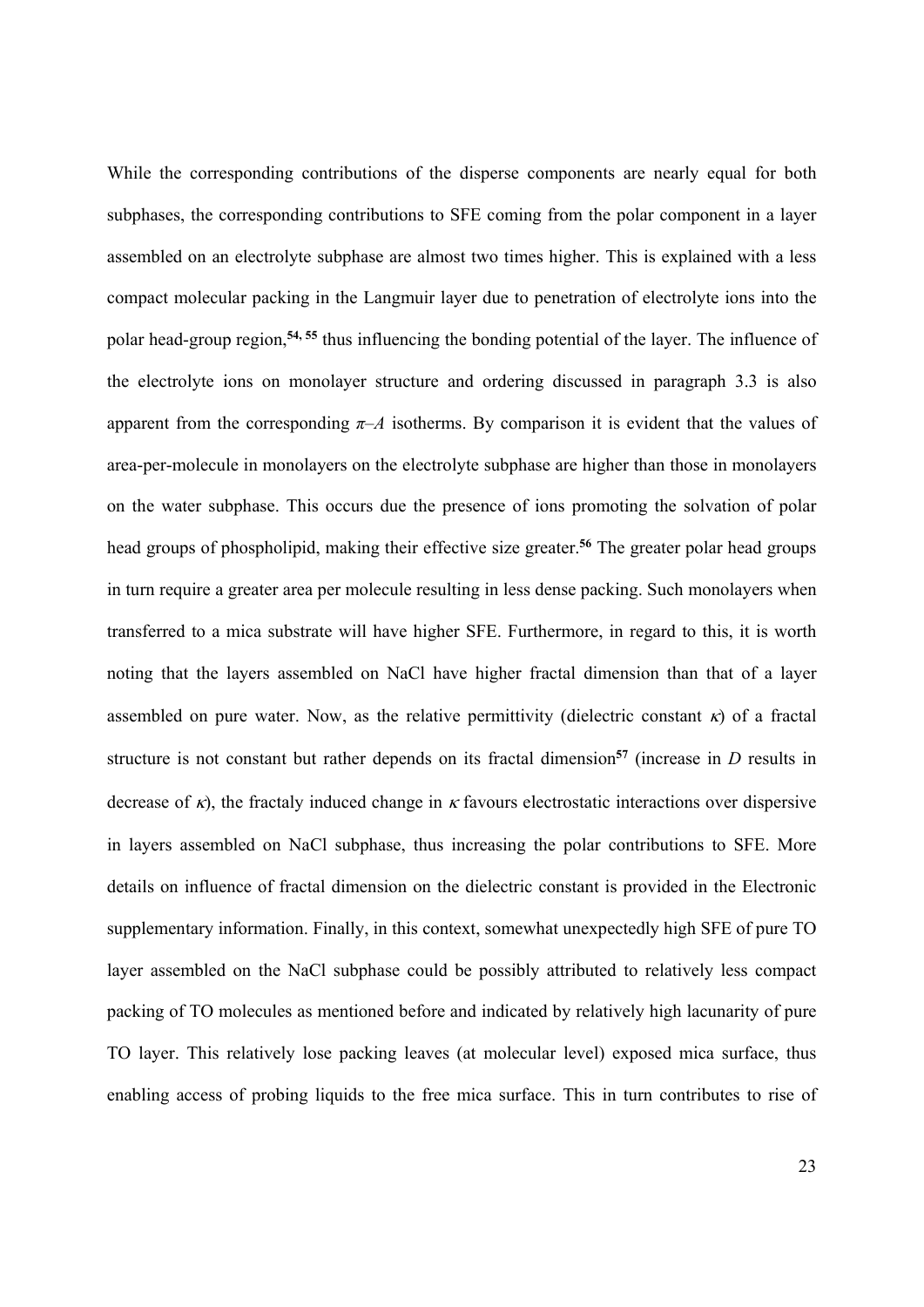measured SFE towards the value of mica's SFE. This is also supported by appearance of "valleys" in the roughness profile of the corresponding AFM scanned area of pure TO layer (cf. Figure S3d in the Electronic supplementary information). The bottom of these "valleys" probably represent free mica surface. The dimensions and separation of the "valleys" are smaller for pure TO layer assembled on the water subphase than on the NaCl subphase (Figure S3a), indicating relatively smaller accessible free mica surface within the layer. Hence, the corresponding SFE of a layer assembled on water subphase is significantly lower than that of mica.

### **4. Conclusions**

Supported lipid layers formed by transfer of a Langmuir monolayer from a liquid subphase onto a solid surface are commonly used as model systems for biological membranes with high potential for (bio)technological applications including development of various novel sensors incorporating membrane based films. Conclusions drawn from the results of this study including pure and mixed POPC/TO monolayers assembled on water and on NaCl subphase and transferred to a hydrophilic (mica) substrate are summarized as follows.

Analysis of recorded isotherms indicates that the POPC/TO form a partially immiscible system on both subphases. At surface pressures below the envelope point, the two components are miscible, while at pressures above the envelope point TO be expelled from the layer. Calculated excess free energies of mixing indicate that the mixed POPC/TO layers assembled on the NaCl subphase are more stable than those assembled on a water subphase. Regardless of the subphase used for the assembly the most stable layers are obtained for POPC molar fraction 0.75. SFE of the supported mixed layers depends primarily on the mixing ratio and the type of a subphase used in the self-assembly of Langmuir layer, and is significantly influenced by the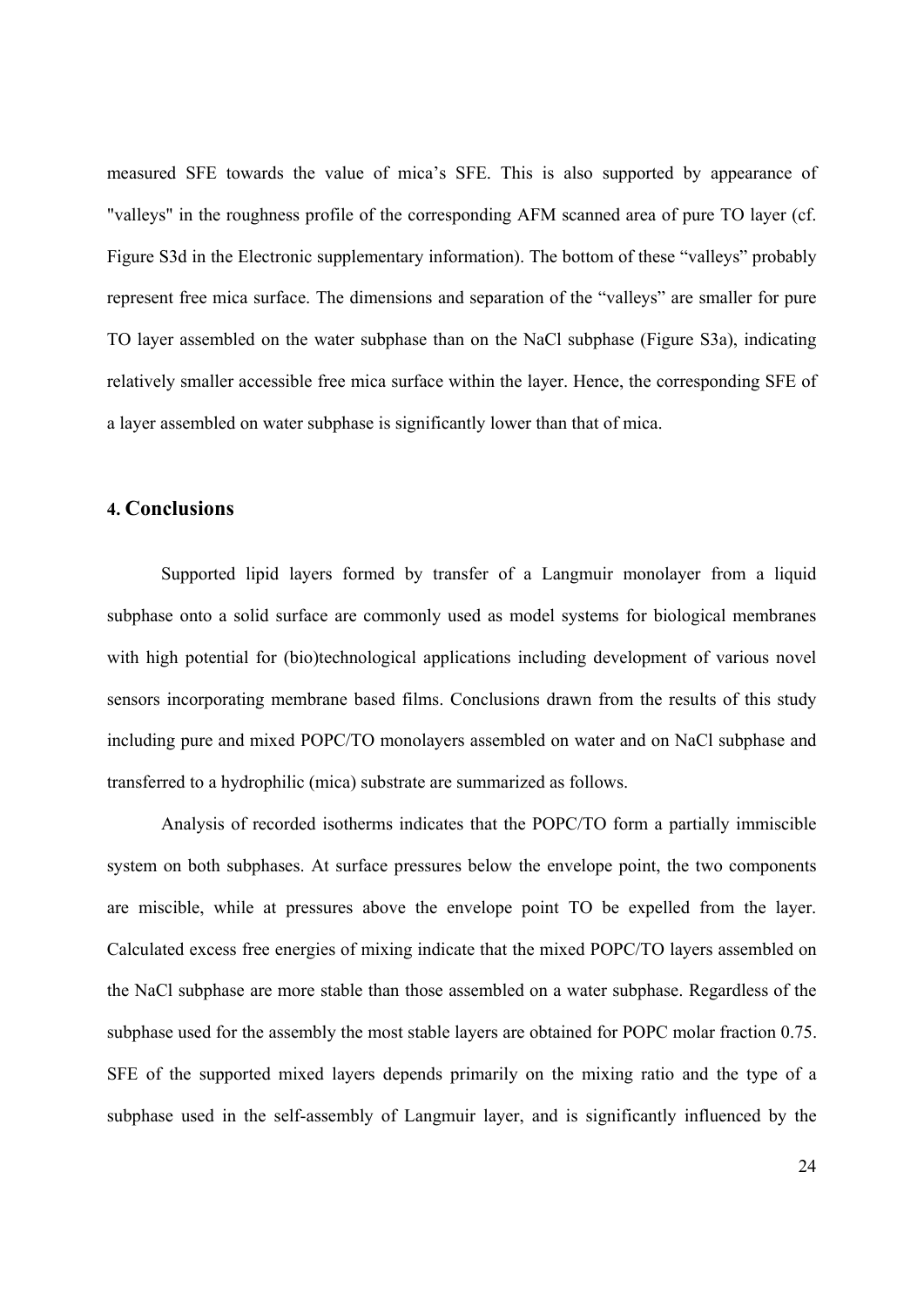chain saturation/unsaturation in the considered lipid. The SFE of a supported mixed lipid monolayer assembled on water subphase can be tuned in a range of 31-58 mJ/m2 by changing the TO molar fraction. Thus, allowing for change of supported layer's wetting properties from hydrophobic to hydrophilic. The SFE of mixed layers assembled on the NaCl subphase are characterized with high polar component, almost two-times higher than the disperse part. The variation in SFE due to change in mixing ratio is lesser than for the layers assembled at water subphase allowing for tuning of SFE in range  $53-72$  mJ/m<sup>2</sup>. Between the two subphases used in the assembly the SFE of the investigated mixed layers on mica can be tuned in a range of 31-72 mJ/m2 by changing the POPC/TO mixing ratio. Considering that different bio-functionalized surfaces (such as with antibody, albumin, bacteria, cells, and phospholipids) were reported to have the surface free energies in the range of 35–75 mJ/m2 **26, 58-61** one may conclude that the attained SFE tuning range could allow significant modification of interfacial interactions and surface properties of supported mixed POPC/TO lipid layers.

Results of this study should contribute to better understanding of the SFE tuning of supported mixed lipid films. Also, through the identification of influential parameters that allow for tailoring of the surface properties, they should help in design of a more efficient lipid host layers for various applications including superhydrophobic low surface energy materials**<sup>62</sup>**.

### **Acknowledgments**

This work was supported by the North Atlantic Treaty Organization (NATO) Science for Peace (SfP) Award Reference SfP 983147, and by the Croatian Ministry of Science, Education and Sports, Grant No. 098-0982915-2899 "Organizational processes and optical interactions in condensed molecular systems".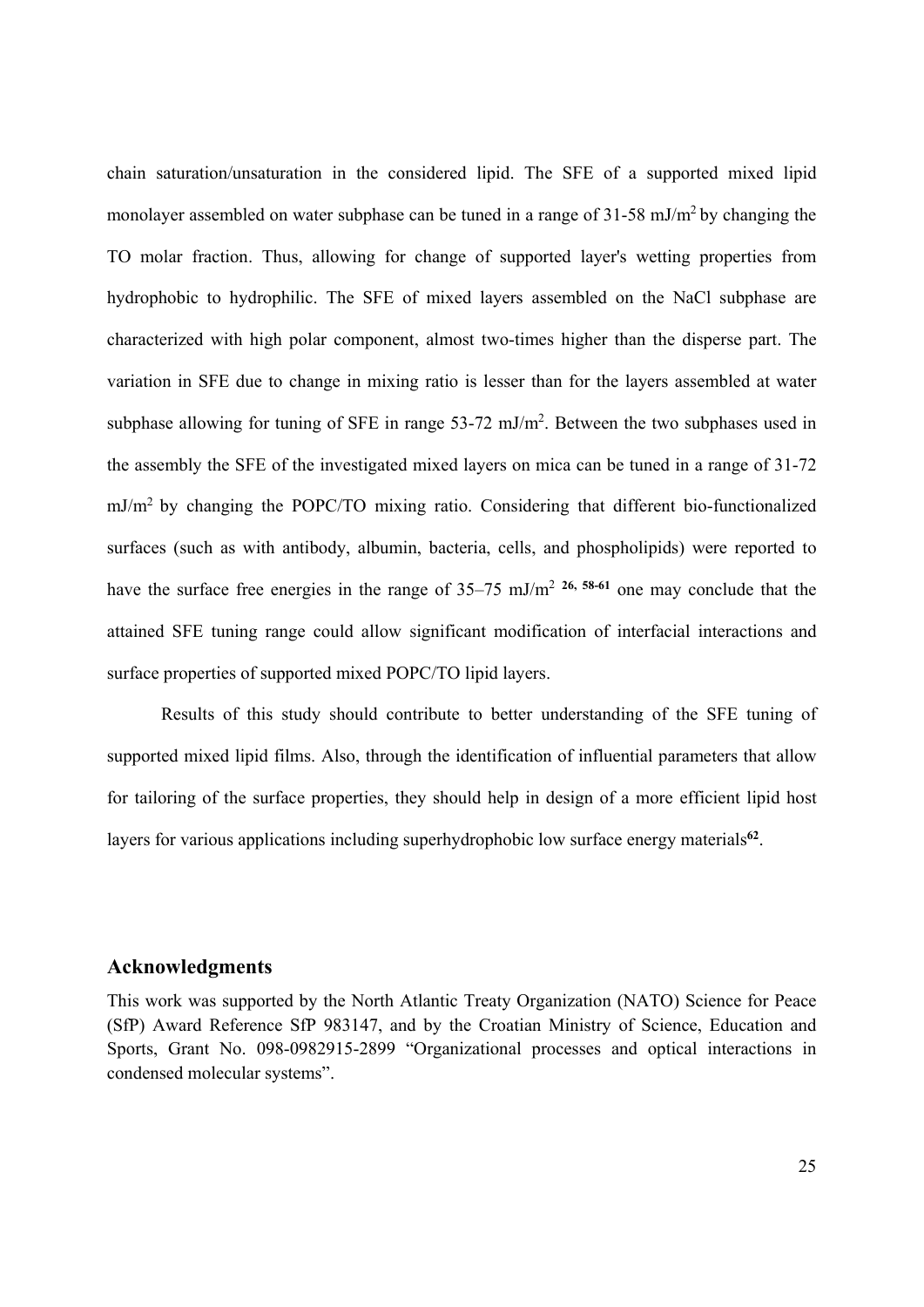#### **References**

- 1 E. Castellana and P. Cremer, *Surf. Sci. Rep.*, 2006, **61**, 429–444.
- 2 J. A. Jackman, Joshua, W. and C. Nam-Joon, *Materials*, 2012, **5**, 2637-2657.
- 3 J. Sołoducho and J. Cabaj, *J. Anal. Bioanal. Tech*., 2013, S7:005.
- 4 D. A. Cadenhead, in *Structure and Properties of Cell Membranes,* ed. G. Benga, CRC Press, Boca Raton, FL, Vol. 3, 1985, Chapter 2. Monomolecular Films as Biomembrane Models, 21- 62.
- 5 Y.H. Chan and S.G. Boxer, *Curr. Opin. Chem. Biol.*, 2007, **11**, 581-587.
- 6 C.H. Nielsen, *Anal. Bioanal. Chem*., 2009*,* **395***,* 697-718.
- 7 A. Penezić, B. Gašparović, D. Stipaničev and A. Nelson, *Environ. Chem*., 2014, **11***,* 173-180.
- 8 M. Bally, K. Bailey, K.i Sugihara, D. Grieshaber, J. Vörös and B. Städler, *Small*, 2010, **6***,* 2481- 2497.
- 9 Z. Coldrick, A. Penezić, B. Gašparović, P. Steenson, J. Merrifield and A. Nelson, *J. App. Electrochem*., 2011, **41***,* 939-949.
- 10 S. Mohamadi, D.J. Tate, A. Vakurov and A. Nelson, *Anal. Chim. Acta*, 2014, **813***,* 83-89.
- 11 M. Gołabek and L. Hołysz, *Appl. Surface Sci*., 2010, **256***,* 5463-5469.
- 12 J. Comelles, M. Estevez, E. Martinez and J. Samitier, *Nanomedicine NBM*, 2010, **6***,* 44-51.
- 13 R.Chepyala and S. Panda, *Appl. Surf. Sci*., 2013, **271***,* 77-85.
- 14 B. Zhao J. Moore and D. Beebe, *Science*, 2001, **291***,* 1023-1026.
- 15 E. Chibowski and M. Jurak, *Colloid. Surf. A*, 2011, **383**, 56-60.
- 16 M. Golabek, M. Jurak, L. Holysz and E. Chibowski, *Colloid. Surf. A*, 2011, **383***,* 56-60.
- 17 M. Jurak and E. Chibowski, *Colloid. Surf. B*, 2010, **75***,* 165-174.
- 18 D.K. Owens and R.C. Wendt, *J. Appl. Polymer Sci.,* 1969, **13***,* 1741-1747.
- 19 D. H. Kaelble, *J. Adhesion*, 1970, **2***,* 66-81.
- 20 W. Rabel, Farbe und Lack, 1971, **77***,* 997-1005.
- 21 G. Barnes and I. Gentle, in *Interfacial science: an introduction*, Oxford University Press, New York, Second ed., 2011, Chapter 5.7. Interactions in Monolayers, 134-137.
- 22 P. Joos and R.A. Demel, *Biochim. Biophys. Acta*, 1969, **183***,* 447-457.
- 23 C. Mestres, M.A. Alsina, M. Espina, L. Rodrìguez, F. Reig, *Langmuir*, 1992, **8***,* 1388-1391.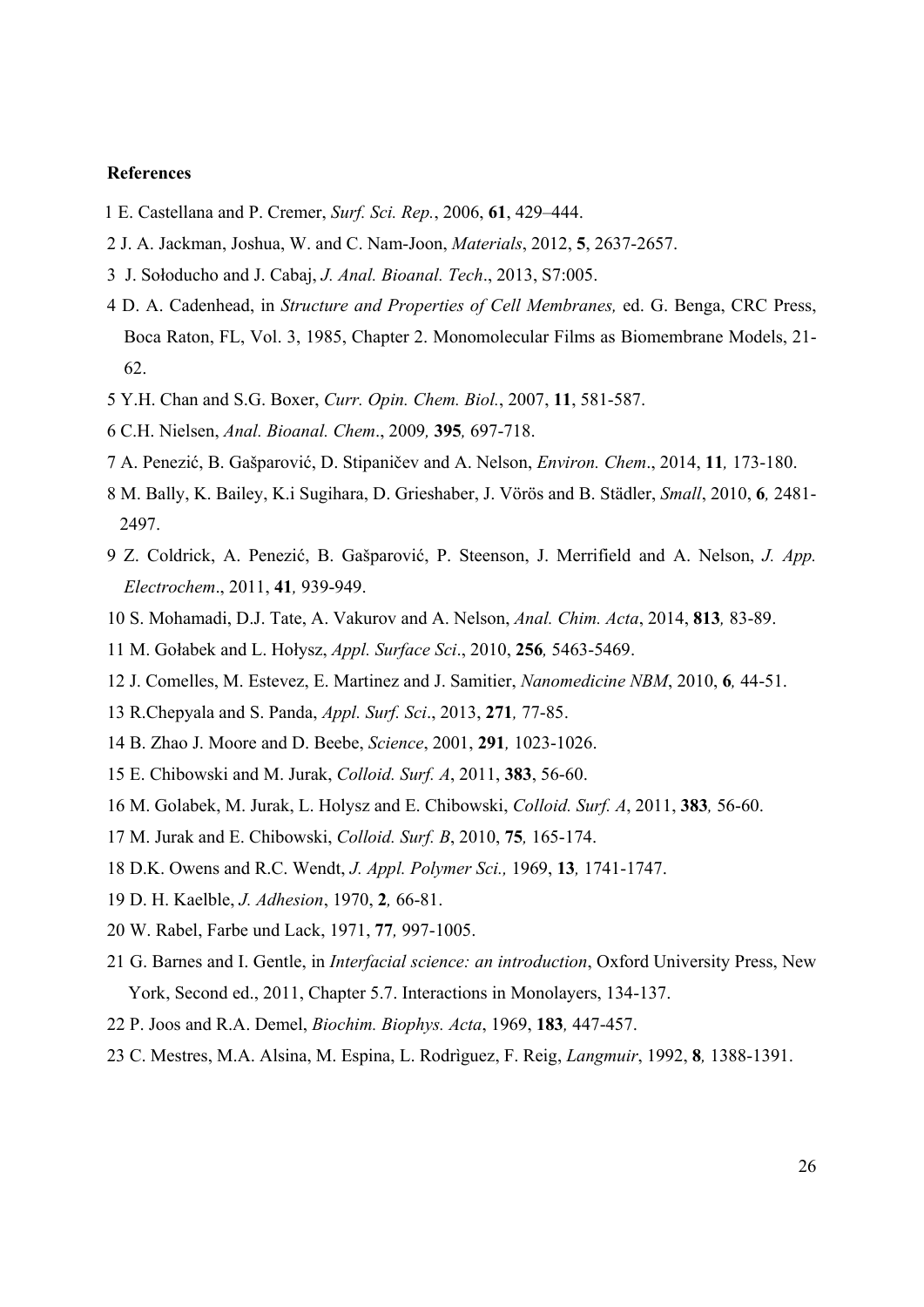- 24 A. P. Girard-Egrot and L.J. Blum, in *Nanobiotechnology of Biomimetic Membranes,* ed. D. Martin, Springer, Heidelberg, 2007, Chapter 2. Langmuir-Blodgett Technique for Synthesis of Biomimetic Lipid Membranes, 23-62.
- 25 J. Guሷnster, R. Souda, *Langmuir,* 2006, **22***,* 6939-6943.
- 26 D. Cwikel, Q. Zhao, C. Liu, X. Su and A. Marmur, *Langmuir*, 2010, **26***,* 15289-15294.
- 27 A. J. Marmur, and D. Valal, *Langmuir,* 2010, **26***,* 5568–5575.
- 28 R.J. Good and L.A. Girifalco, *J. Phys. Chem*., 1960, **64**, 561–565.
- 29 R. J. Good, and C. J. van Oss, In *Modern Approaches to Wettability,* ed. M. E. Schrader and G. I. Loeb, Plenum Press, New York and London, 1992, Chapter 1. The Modern Theory of Contact Angles and the Hydrogen Bond Components of Surface Energies, 1-27.
- 30 C. Della Volpe and S. J. Siboni, *Colloid Interface Sci.* 1997, **195***,* 121–136.
- 31 S. Shalel-Levanon and A. J. Marmur, *Colloid Interface Sci*. 2003, **262***,* 489-499.
- 32 S. Brandon, N. Haimovich, E. Yeger and A. J. Marmur, *J. Colloid Interface Sci.* 2003, **263***,* 237–243.
- 33 G. Wolansky and A. J. Marmur, *Colloids Surf. A,* 1999, **156***,* 381–388.
- 34 A. J. Marmur and E. Bittoun, *Langmuir,* **2009,** *25,* 1277–1281.
- 35 D. Risović, B. Gašparović and B. Ćosović, *Langmuir*, 2001, **17**, 1088-1095.
- 36 D. Risović, B. Gašparović and B. Ćosović. *Colloid Surface A,* 2003, **223**, 145-156.
- 37 D. Risović, S. Frka, and Z. Kozarac, *J. Colloid Interface Sci.*, 2012, **373**, 116 121.
- 38 R. Voss, In *The Science of Fractal Images*, ed. H. O. Peitgen and D. Saupe, Springer Verlag, New York, 1988, Chapter 1. Fractals in nature: From characterization to simulation, 21–70.
- 39 C. Allain and M. Cloitre, *Phys. Rev. A*, 1991, **44**, 3552-3558.
- 40 P. Dynarowicz-Łatka and K. Kita, *Adv. Colloid Interface*., 1999, **79**, 1-17.
- 41 M. A. Mitsche, L.Wang and D. M. *Small*, J. Phys. Chem. B, 2010, **114**, 3276-3284.
- 42 A. Więcek, P. Dynarowicz-Łatka, N. Vila-Romeu, M. Nieto-Suarez, M. Flasiński, *Colloids Surf. A*, 2008, **321**, 201-205.
- 43 M.A. Alsina, C. Mestres, J.M. Garcia Antón, M. Espina, I. Haro and F. Reig, *Langmuir*, 1991, **7***,* 975-977.
- 44 M.Y. Levy, S. Benita and A. Baszkin, *Colloids Surf*., 1991, **59***,* 225-241.
- 45 A. Dickey and R. Faller, *Biophys J*., 2008, **95**(6), 2636–2646.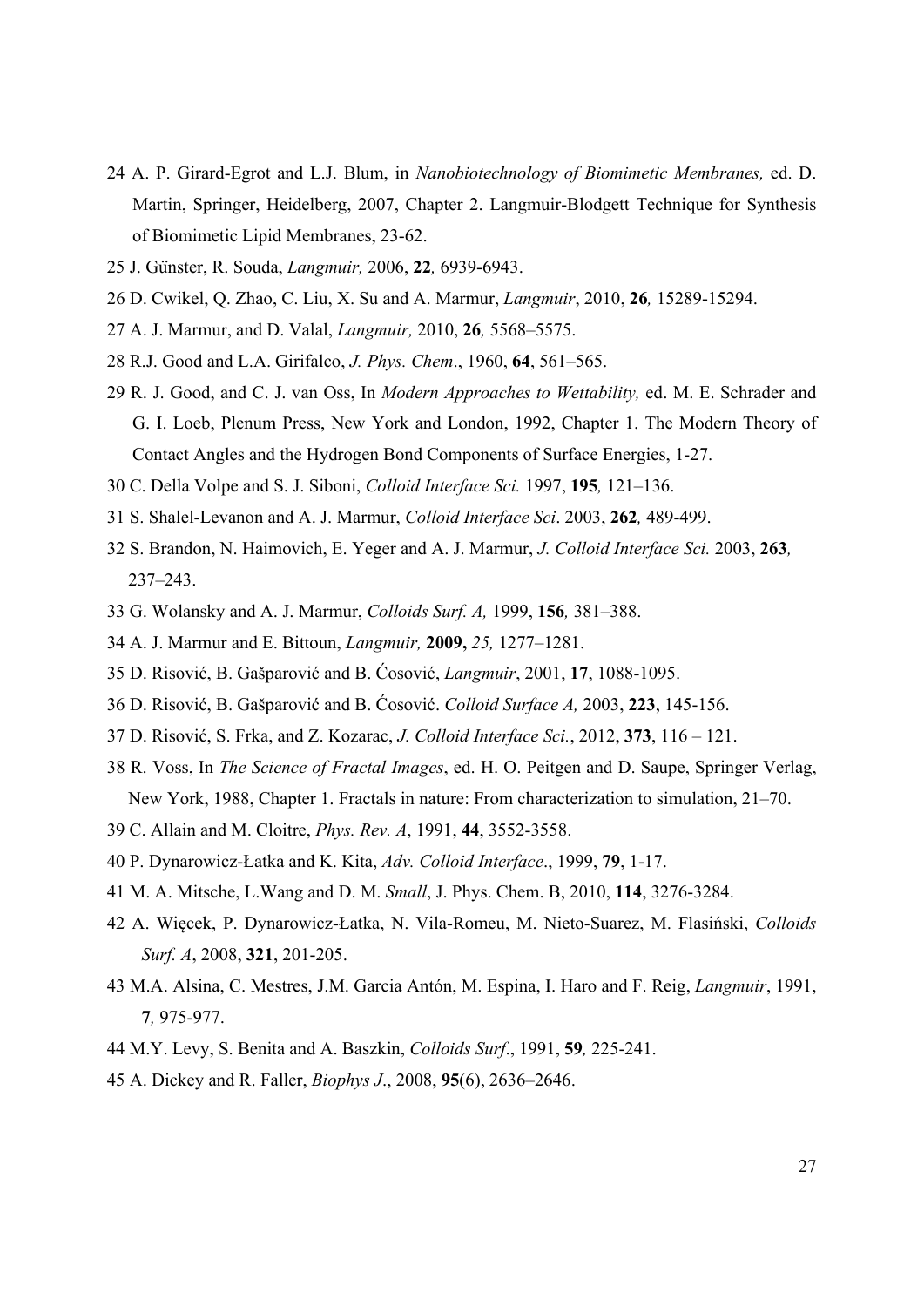- 46 L. Huynh, N. Perrot V. Beswick, V. Rosilio, P. A. Curmi, A. Sanson, and N.Jamin, *Langmuir*, 2014, **30** (2), 564–573.
- 47: J. M. Smaby and H. L. Brockman, *J. Biol. Chem*., 1987, **262**,8206-8312.
- 48 S. Šegota, D. Vojta, G. Pletikapić, G. Baranović, *Chem. Phys. Lipids* 2015, **86**, 17–29.
- 49 P. Dong, *Geogr. Inf. Sci,* 2000, **6**, 20-26.
- 50 R. Voss, in *Scaling Phenomena in Disordered Systems,* ed. R.Pynn and A. Skyeltorp, Plenum Press, New York, 1986, Ch. 1. Random fractals: characterization and measurements, 1-11.
- 51 Y.Gefen, Y. Meir, B. B. Mandelbrot and A. Aharony, *Phys. Rev. Lett*., 1983, **50**, 145-148.
- 52 E. Chibowski and K. Terpilowski, in *Contact Angle, Wettability and Adhesion, ed.* K. L. Mittal, CRC Press, Boca Raton, FL, Volume 6, 2009, Part 4. Comparison of Apparent Surface Free Energy of Some Solids Determined by Different Approaches, 283-301.
- 53 P.M. Claesson, A. Dedinaite, B. Bergenståhl, B. Campbell, H. Christenson, *Langmuir*, 1997, **13**, 1682-1688.
- 54 K. Toko and K. Yamafuji, *Chem. Phys. Lipids*, 1980, **26**, 79-99.
- 55 P. Garidel and A. Blume, *Chem. Phys*. *Lipids*, 2005, **138**, 50-59.
- 56 K. Gong, S.S. Feng, M. L. Go and P. H. Soew, *Colloid. Surf. A*, 2002, **207**, 113-125.
- 57 D. Risović, B. Gašparović and B. Ćosović, *J. Phys. Chem*. *B,* 2002, **106**, 9810-9814
- 58 B. Li and B.E. Logan, *Colloids. Surface. B*, 2004, **36**, 81-90.
- 59 N. Hallab, K. Bundy, K. O'Connor, R.L. Moses, and J.J. Jacobs, *Tissue Eng*. 2001, **71**, 55-71.
- 60 E.Chibowski, L.Holysz, G.A.M. Kip, A.V.Silfhout and H.J. Busscher, *J. Colloid Interface Sci.*, 1989, **32**, 54-61.
- 61 H. Tavana and A.W. Neumann, *Adv. Colloid Interfac*. 2007, **132**, 1-32.
- 62 S. Alexander, J. Eastoe, A. M. Lord, F. Guittard and A. R. Barron, *ACS Appl. Mater. Interfaces*, 2016, **8 (1)**, 660–666.